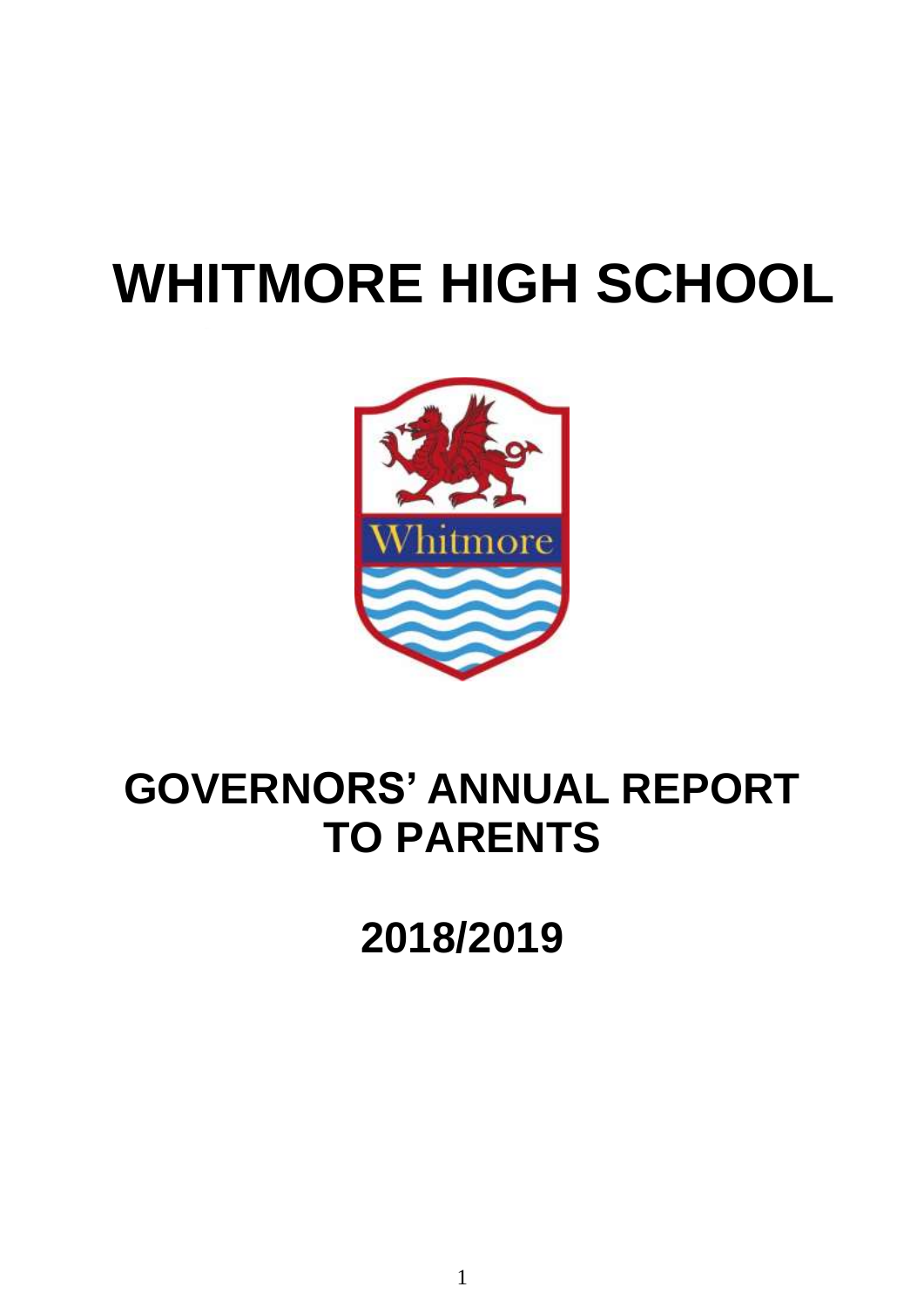#### **Contents**

#### Page No.

| <b>Statutory Information for Parents</b> |   |
|------------------------------------------|---|
|                                          |   |
|                                          |   |
|                                          |   |
|                                          |   |
|                                          |   |
|                                          |   |
|                                          |   |
|                                          |   |
|                                          |   |
|                                          |   |
| Action Taken to Review School Policies   | 8 |
|                                          |   |
|                                          |   |
|                                          |   |
|                                          |   |
|                                          |   |
|                                          |   |
|                                          |   |
|                                          |   |
|                                          |   |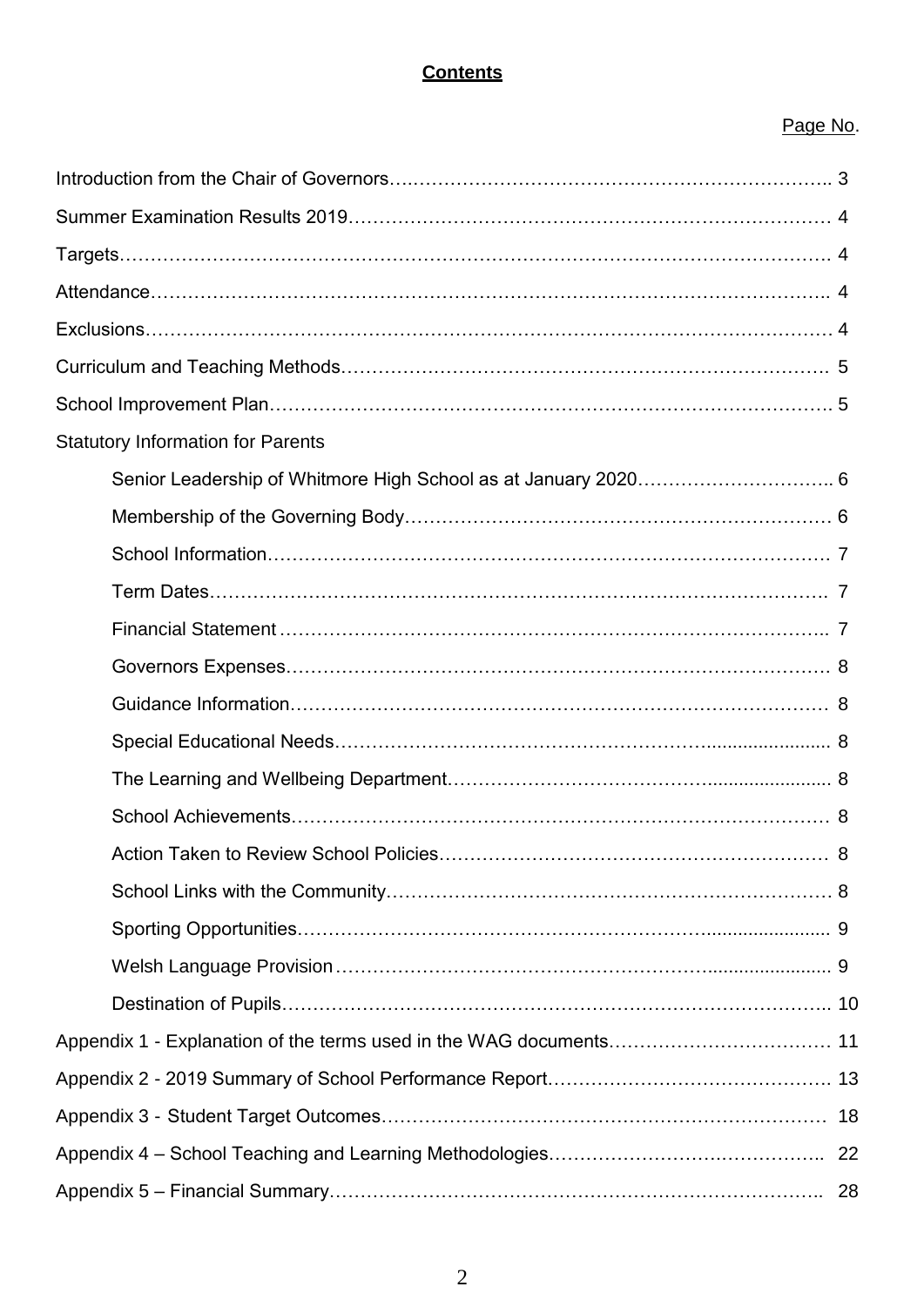#### **GOVERNORS' ANNUAL REPORT TO PARENTS January 2020**

#### **Introduction from the Chair of Governors**

On behalf of the Governing Body at Whitmore High School, I am delighted to present this, the first annual report to parents for our new school.

Whitmore High opened its doors in September 2018 as part of the project to transform secondary education in Barry. For the first time, parents and students in the town had the opportunity to study to sixth form level through the medium of English in a co-educational establishment. We have been gratified at the number of students who have decided to join us, and at the overwhelming levels of support that their families have invested in Whitmore High.

This report covers the second year of a five-year project (2017/18 was spent setting up the new school, developing staffing structures, interviewing teachers and support staff, etc.). The results of this first full year of operation have been particularly pleasing as this report shows, and we congratulate every student who has worked so hard to fulfil their potential.

Our thanks to all staff at the school, who have worked so tirelessly to ensure students have the best possible opportunities, not just academically, but in sports, drama, music and other extra curriculum activities.

Our thanks also to the Executive Head, Head of School and members of the Senior Leadership Team who have provided such excellent direction and guidance through this first, innovative year.

Finally, I would like to extend my sincere appreciation to my colleague Governors who work hard to provide support and challenge to the Executive, giving of their time freely out of a genuine desire to improve the academic life and educational opportunities of young people living in Barry.

In the final year of the project (Autumn 2021), we will be moving into our new building, providing a teaching and learning environment that is truly fit for the 21<sup>st</sup> century. This is possibly the most exciting educational development that has happened to Barry since the 1960s. We hope that you are as happy as we are to be creating a school which values and supports each student to be their best.

Antonia Forte Chair of Governors Whitmore High School January 2020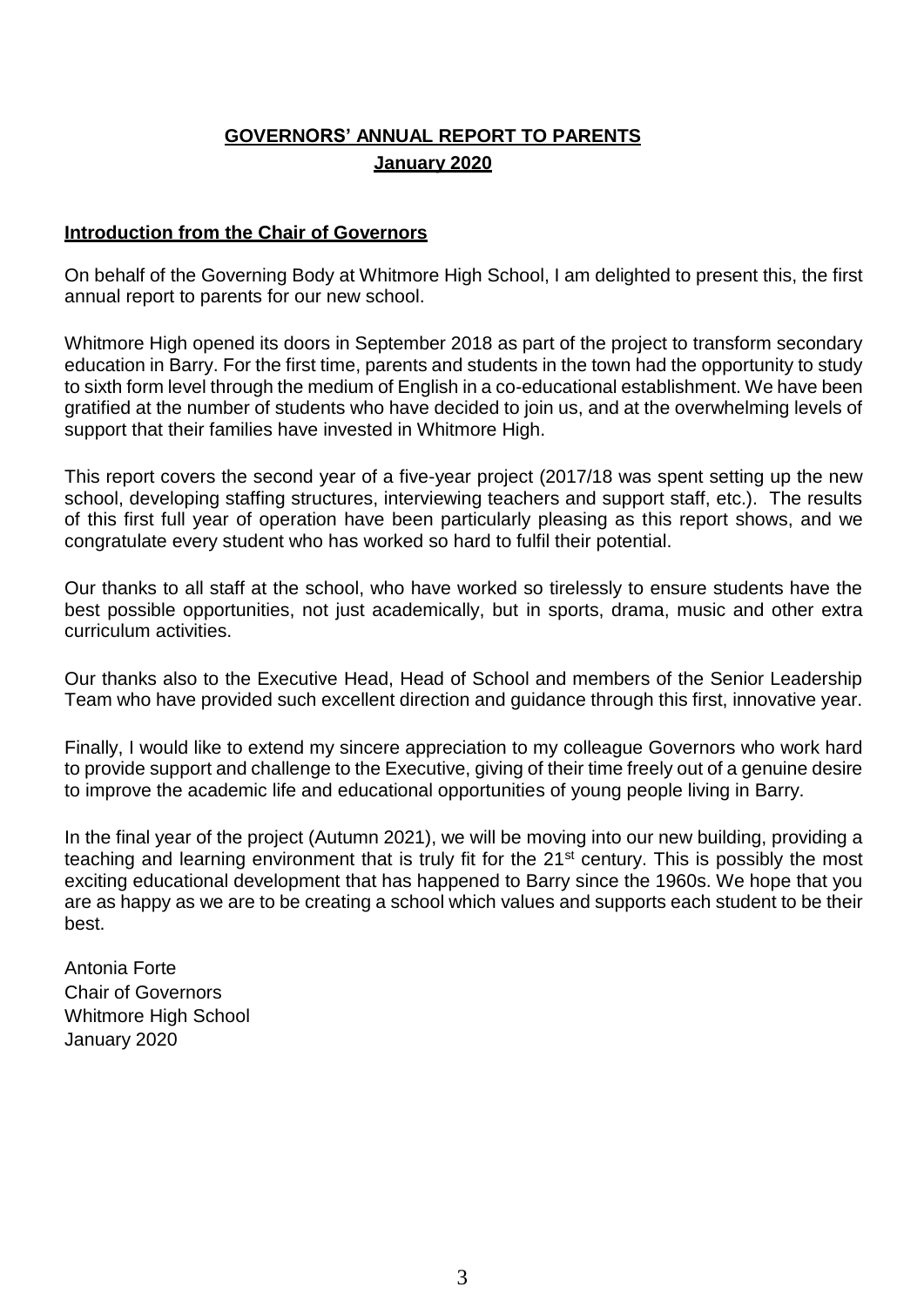The 'Schools Standards and Organisation Act 2013' has removed the requirement for School Governing Bodies to hold an Annual Meeting with parents. However, new arrangements mean that parents and guardians have the right to request up to three meetings in any school year with the Governing Body. For this to take place, certain conditions need to be met, and these, together with further advice for parents can be found on the Welsh Government's website at: <http://wales.gov.uk/topics/educationandskills/publications/guidance/parents-meetings-> [statutory](http://wales.gov.uk/topics/educationandskills/publications/guidance/parents-meetings-statutory-guidance/?lang=en)[guidance/?lang=en](http://wales.gov.uk/topics/educationandskills/publications/guidance/parents-meetings-statutory-guidance/?lang=en) or Click here for Welsh [Government](http://wales.gov.uk/topics/educationandskills/publications/guidance/parents-meetings-statutory-guidance/?lang=en) Website

#### **Summer Examination Results 2019**

In 2018/19, new interim performance measures were published for the first time which are based on an average point score system in which grades are converted to points. See appendix 1.

In terms of the capped points score which represents the best nine qualifications obtained by a pupil, students obtained an average score of 351 compared to 353 which was obtained as a national average. In the case of the literacy indicator, students obtained an average score of 36.9 compared to the national average of 39, whilst in terms of numeracy, students obtained a score of 38.9 which is above the national average of 38.1.

The School confidently expects to see these successes to continue to be built upon through the dedication and commitment to learning of the students at Whitmore High. This confidence is based not only as a result of the feedback received from staff at the school, but also on the basis of the outstanding performance of the last year's Year 9 cohort. At the end of the Key Stage 3 section of their education, National Curriculum performance in Year 9 at Whitmore High School was ranked in the top quartile of similar schools in the vast majority of subjects. The results from these students were significantly above the average performance seen both across the Vale of Glamorgan and across Wales.

Welsh Assembly Government outturns of the school's examination results for 2019 are found in the appendices as follows:

- 1. Appendix 1: explanation of the terms used in the WAG documents
- 2. Appendix 2: 2019 summary of school performance report

#### **Targets**

All schools in Wales are required to set aspirational targets for individual pupils so that the performance of these pupils can be monitored closely and potential underachievement addressed promptly. At Whitmore High School we set and monitor pupils targets closely in an attempt to ensure that all students meet their potential. A global summary of student targets for the summer of 2020 can be found in Appendix 3.

#### **Attendance**

The School achieved 93.9% attendance for the 2018/19 academic year, with an authorised figure of 3.9% and unauthorized figure of 2.9%. This is 0.4% above the Welsh Assembled modelled outcome for the school and places the School in the top 50% of similar schools.

#### **Exclusions**

In the academic year 2018-2019, there were 98 fixed term exclusion days and one permanent exclusion.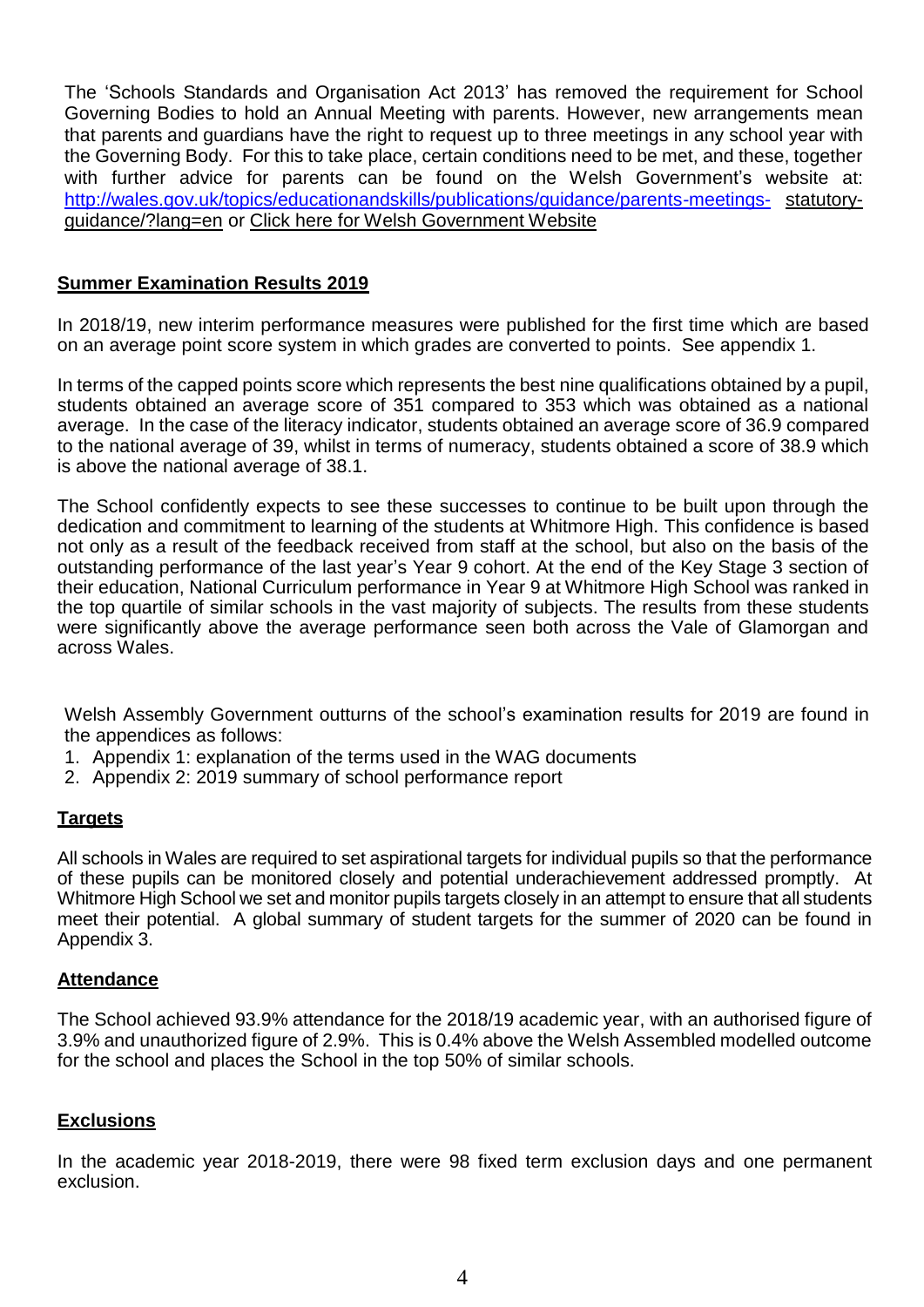#### **Curriculum and Teaching Methods**

The school offers a broad balances curriculum to suit both the age range and ability range of students in the school. The school is also actively engaged in planning the implementation of the new Welsh curriculum which will be launched in year 7 in September 2022. In terms of the teaching and learning methodologies employed, the school has a clear vision of the strategies it employs to ensure that students maximise their potential. This vision is outlined in Appendix 4.

#### **School Improvement Plan**

The School improvement priorities outlined below were identified during 2018/19 and they continue to be the main focus and drive in terms of School improvement plan (SIP) for the current academic year (2019/20):

- Raising standards across the School;
- Developing more consistency in teaching strategies based on a 'direct teaching' approach;
- Improving the monitoring procedures across the School to more accurately identify areas for improvement, and implementing improved support structures to help secure that improvement;
- Improving engagement of all students, with particular emphasis on the re-engagement of disaffected, and low attaining students;
- Effectively implementing new national priorities including the new curriculum and ALN bill;
- Ensuring sound financial and resource management supports the most effective resourcing of the curriculum;
- Building further on the School's developing 'community ethos' and ensuring that effective communication is in place to support this ethos.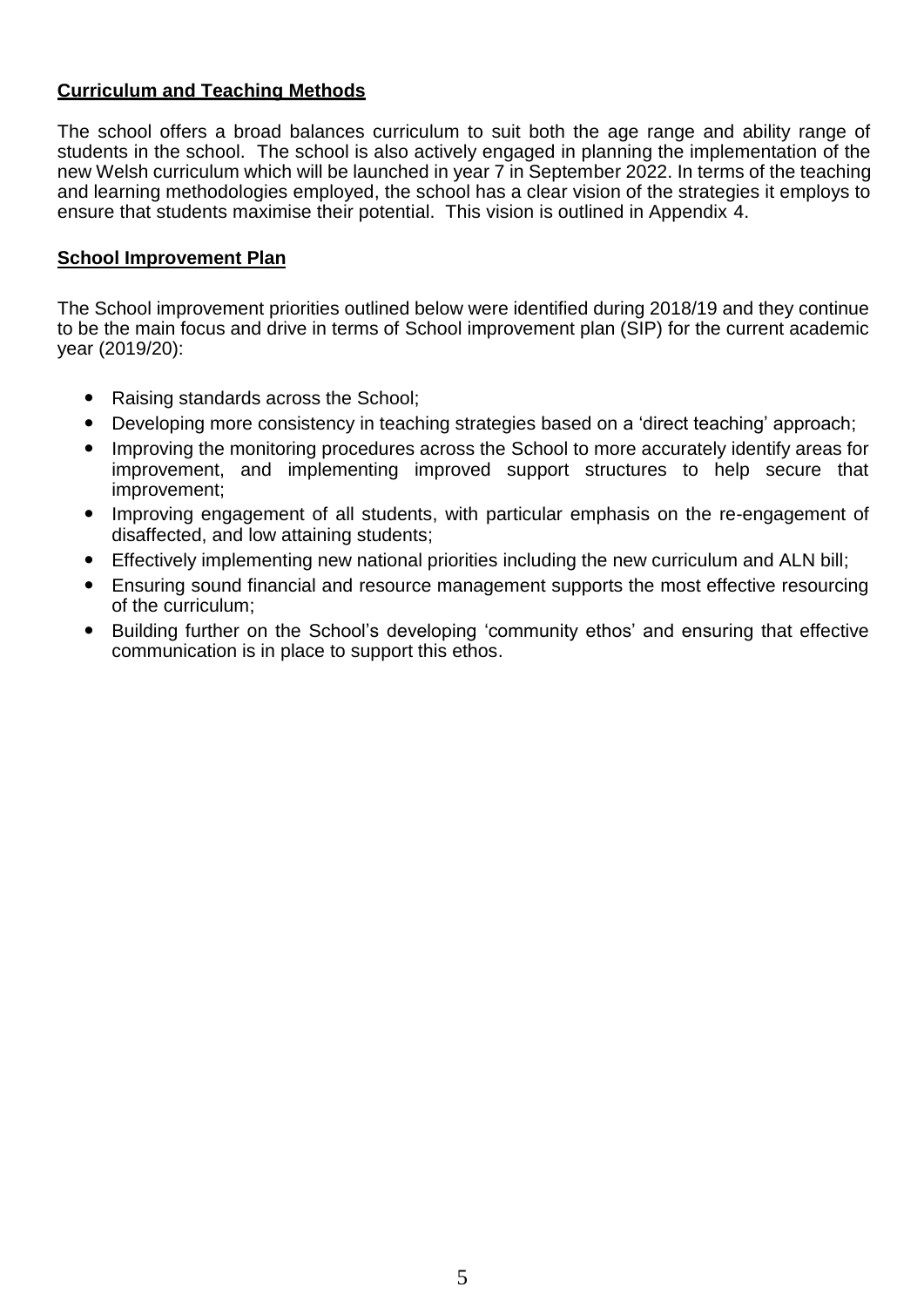#### **Statutory Information for Parents**

#### **Senor Leadership of Whitmore High School as at January 2020**

| Executive Headteacher: Vincent Browne                                       |                                        | Head of School: | Innes Robinson |
|-----------------------------------------------------------------------------|----------------------------------------|-----------------|----------------|
| Assistant Headteachers: Nick Emery, Mark Kennedy, Emma Price, Stephen Jones |                                        |                 |                |
| Head Boy/Head Girl:                                                         | <b>Ellora Goodwin</b><br>Mark Williams |                 |                |

#### **Membership of the Governing Body as at January 2020**

LEA Appointed: Antonia Forte (Chair) (Nominated by the Sian Davies Local Education Authority Matthew Griffiths to serve on the Victoria Baldwin (Vice Chair) Governing Body) Vacant post (Vice Chair)

Parent: Jon Hewitson (Elected as representatives Lisa Berrigan of pupils currently attending Lara Sargent the school) and Richard James

Community: Julian Forsyth (Invited by other governors Kathy Riddick to join the Governing Body. Zuzanna Rowles Act as a link with the Hayley Rees Community) an Protheroe

Teacher: (Elected as representatives Audra Ellis of the teaching staff of the John Lloyd school)

Angela Boffy

Ghislaine Van Der Burgt

Staff: Clare Viney (Elected as a representative of the support staff of the school)

Clerk to the Governing Body: Tracey Ralphs Clerk to the Committees Jackie Rule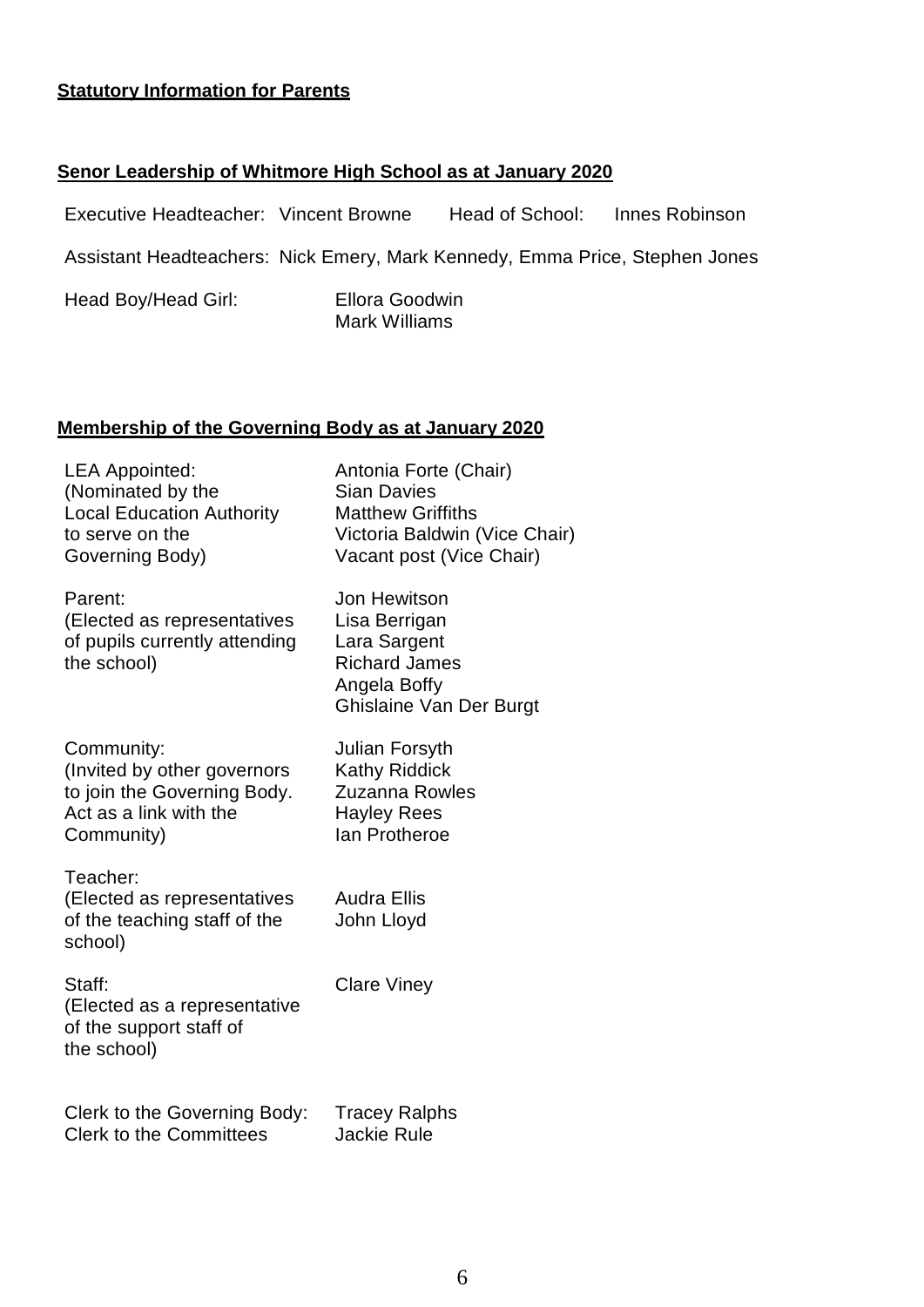#### **School Information**

Address: Whitmore High School Port Road West Barry Vale of Glamorgan CF62 8ZJ

Type: Comprehensive Age Range: 11 -18 Number of pupils on roll (September 2019): 933 (67 in Sixth Form) Number of full-time equivalent teaching staff: 44 Pupil/Teacher ratio: 23 students per teacher

#### **Term Dates**

|                         | 2019-2020 |
|-------------------------|-----------|
| <b>Term Begins</b>      | Monday    |
|                         | 02.09.19  |
| <b>Half Term Begins</b> | Monday    |
|                         | 28.10.19  |
| <b>Half Term Ends</b>   | Friday    |
|                         | 01.11.19  |
| <b>Term Ends</b>        | Friday    |
|                         | 20.12.19  |
| <b>Autumn Total</b>     | 75 Days   |
| <b>Term Begins</b>      | Monday    |
|                         | 06.01.20  |
| <b>Half Term Begins</b> | Monday    |
|                         | 17.02.20  |
| <b>Half Term Ends</b>   | Friday    |
|                         | 21.02.20  |
| <b>Term Ends</b>        | Friday    |
|                         | 03.04.20  |
| <b>Spring Total</b>     | 60 Days   |
| <b>Term Begins</b>      | Monday    |
|                         | 20.04.20  |
| <b>Half Term Begins</b> | Monday    |
|                         | 25.05.20  |
| <b>Half Term Ends</b>   | Friday    |
|                         | 29.05.20  |
| <b>Term Ends</b>        | Monday    |
|                         | 20.07.20  |
| <b>Summer Total</b>     | 60        |
| <b>Year Total</b>       | 195 Days  |

#### **Financial Statement**

The financial out-turn statement for 2018/2019 is shown in Appendix 5.

#### **Governors' Expenses**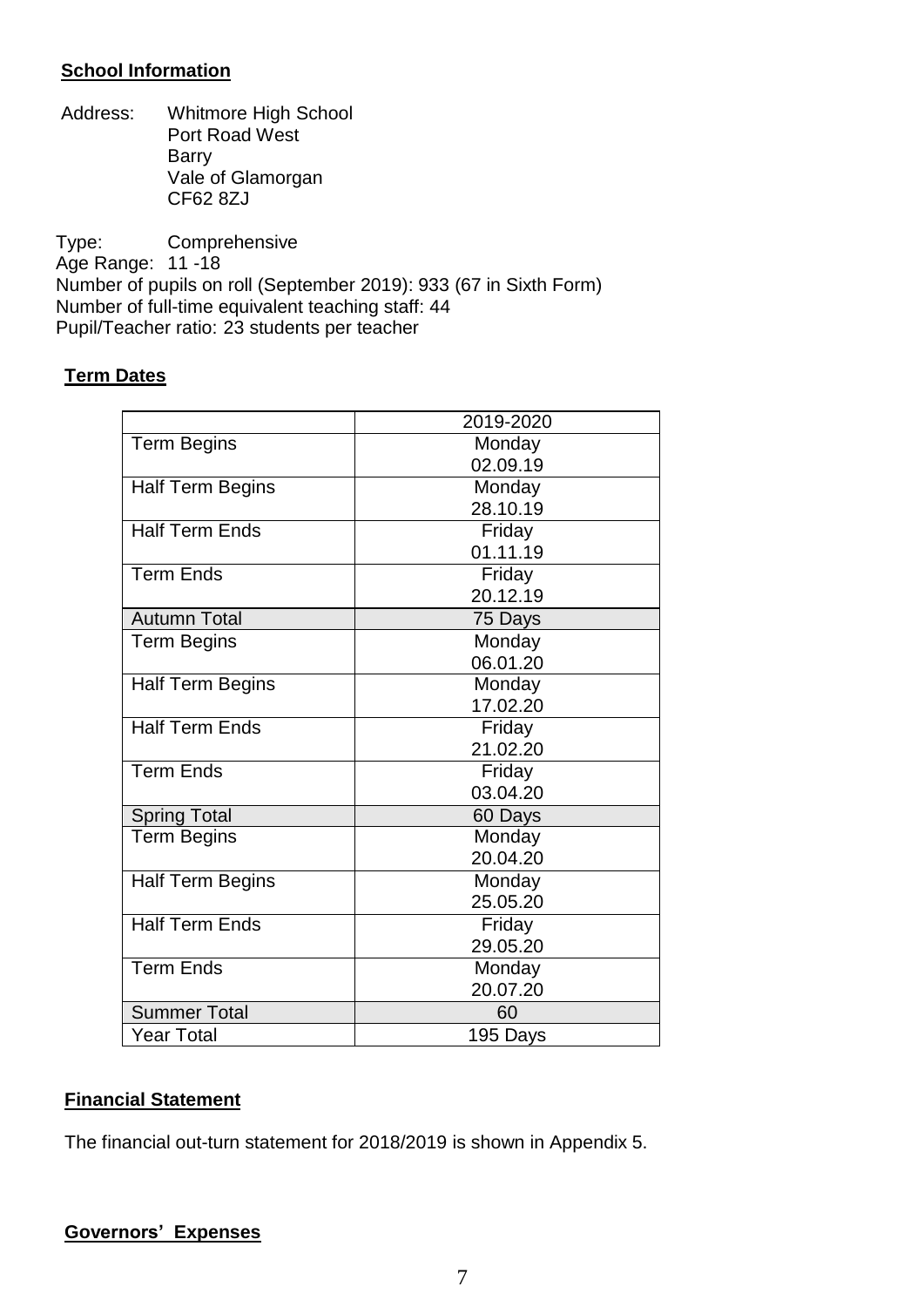No claims for expenses were submitted.

#### **Guidance Information**

A comprehensive range of guidance, assessment and reporting information is produced for students and parents annually at the school. In line with the school's commitment to sustainability this information is increasingly accessible digitally from the school website.

#### **Special Education Needs**

Following the School's policy on the identification of pupils with SEN, the number of pupils who were registered at each stage of the Code of Practice is:-

| <b>School Action</b>      | - | 123 |
|---------------------------|---|-----|
| <b>School Action Plus</b> | - | 69  |
| Statemented               | - |     |

All pupils registered as School Action plus or statemented have Individual Educational Plans which are regularly reviewed in order to establish their continued relevance and appropriateness.

#### **The Learning & Wellbeing Department**

The Learning & Wellbeing department provides support and intervention for any students who are identified as needing support in order to fulfil their potential. External pastoral agency support is also coordinated through the Learning and Wellbeing staff e.g. counsellors, educational psychologist, links with Families First, and FACT.

There is a range of extracurricular provision (e.g. tutoring, I2A, Youth Wellbeing mentoring, Elevate, breakfast nurture club, homework club and leadership courses).

#### **School Achievements**

Through a combination of the Executive Head and Head of School's Reports to the Governing Body, termly letters by the Head of School, communication through the School website and Twitter, and regular local media coverage, all the major achievements of the School have been identified and recognized.

#### **Action taken to Review School Policies**

Policies and Procedures are regularly updated and are available to the relevant parties from the School's website.

#### **School Links with the Community**

The School offers a comprehensive range of activities, both curricular and extra-curricular. Extracurricular opportunities are available in music, drama and sport, in particular with community clubs working collaboratively with the School to enhance or link provision:

- Links with Atlantic College where students have exposure to discussions on civil rights and voting;
- Collections, donations and distribution to the homeless charity in Barry, Llanmau;
- Links with local businesspeople through talks and presentations to the pupils;
- Litter picking at Barry Island;
- Forging links with primary feeder schools;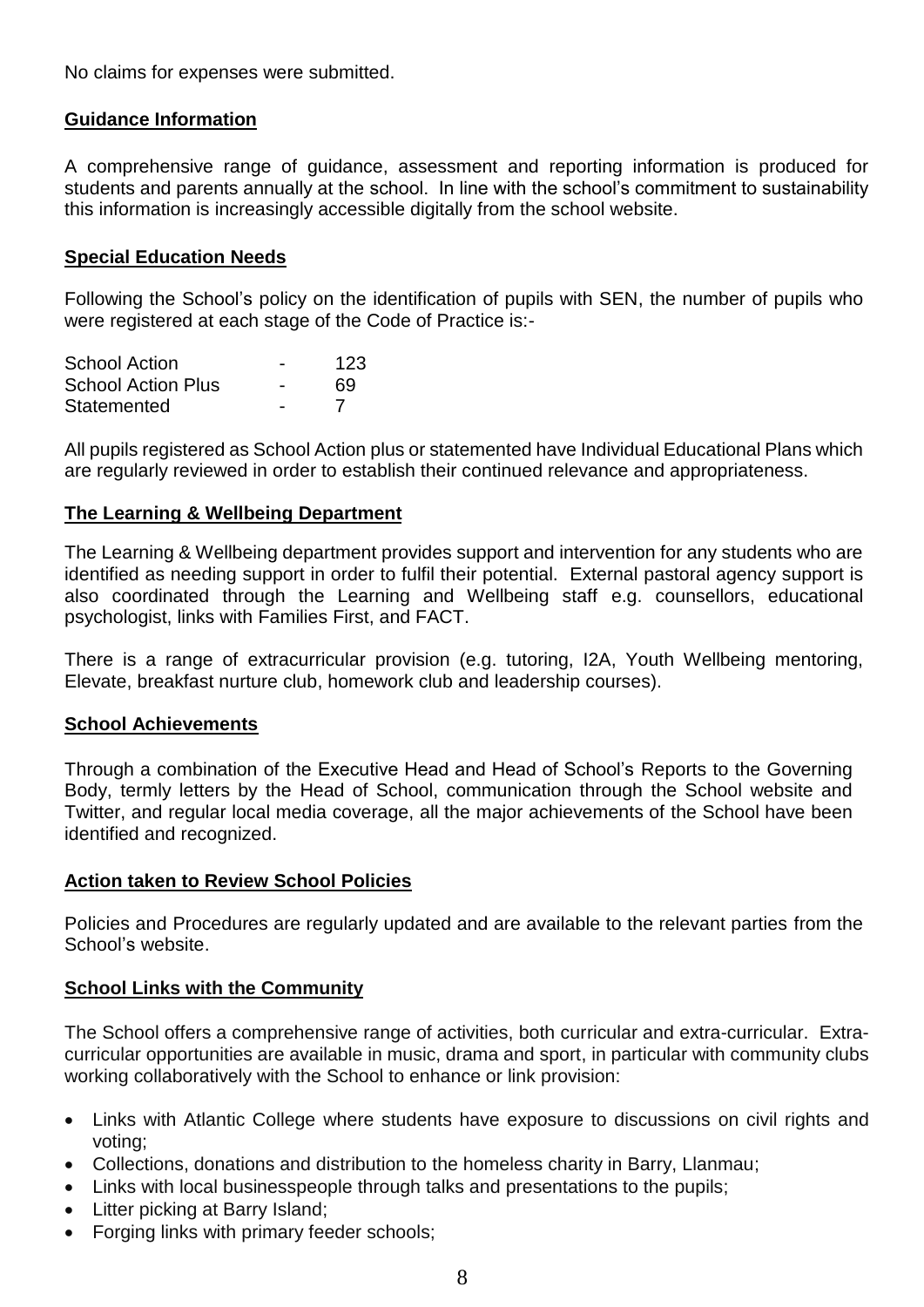- Collaborative project working with Barry Island Primary;
- Helping organise triathlon at Barry Leisure Centre for adults with a physical impairment.

The School has also maintained and fully utilised its excellent links with Careers Wales, Cardiff and Vale college and MCPT college to continue to provide a diverse range of courses and educational Guidance to pupils in all Key Stages.

#### **Sporting Opportunities**

Classes in years 7, 8 and 9 are taught a range of activities including football, rugby, hockey, netball, basketball, gymnastics, health and fitness, athletics, cricket and rounders.

GCSE PE is running in years 10 and 11 as well as the introduction of a new vocational course Sport and Coaching Principles which we will have the first cohort completing this summer.

Btec National Sport is running in years 12 and 13 and we have continued success with such a course with pupils attaining grade Merit or above on a regular yearly basis.

There are many opportunities for pupils of all year groups to take part in a number of regular extracurricular sports clubs and activities. The range of activities are aimed at both boys and girls with the addition of basketball, football and rugby for girls.

Traditional sports such as football, rugby, basketball take place throughout the academic year up to Easter while there are opportunities to take part in athletics and cricket in the summer term. A large number of boys and girls competed for the school in the county cross country league and championship programme throughout the autumn and winter top great effect.

Girl's rugby and football teams competed for Whitmore for the first time in competitive matches held within the Vale of Glamorgan and Cardiff Schools. There are plans to include a girls' team in the prestigious Rosslyn park 7s competition in the 2019 / 20 academic year for the first time.

Regular training and fixtures have taken place for rugby and football teams from years 7 – 13 with the added bonus of a small number of teachers outside the PE department giving time to help with such teams. There have been regular training and fixtures for basketball teams for boys and girls ranging from year 7 to 11.

Athletics teams from year 7 to 11 for both boys and girls have been successful in the summer term, competing in county championships and Knockout Cup competitions.

Last year we had 2 football teams that reached the finals of the Cardiff and Vale Schools Cup competitions and also had 3 different age group teams competing in the Rosslyn Park Rugby 7s. The school extracurricular programme is boosted by a number of other activities being offered at lunchtime and after school by the 5 x 60 activities programme that attracts many pupils that may not have traditionally been involved in school sport. This is assisted by a number of 6th form pupils that act as sports ambassadors. The range of activities have included martial arts, dance, badminton and football.

#### **Welsh Language Provision**

Formal Welsh provision in the School is provided at KS3, KS4 and KS5. At GCSE all pupils study Welsh as a second language. Outside lessons, the School promotes the use of the Welsh language, reflecting the Welsh Government document 'Our Language: Its Future, Iaith Pawb'.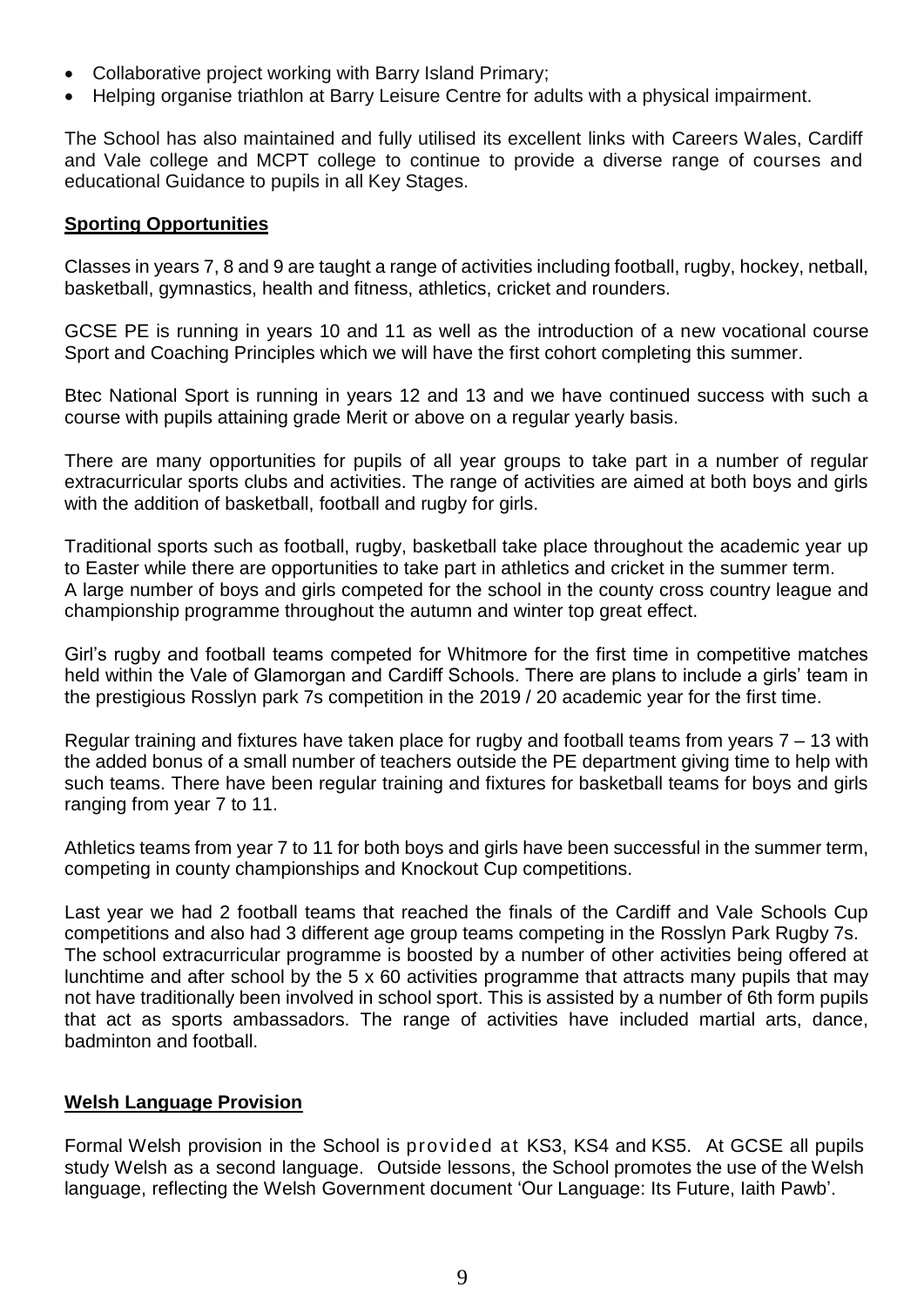#### **Destination of Pupils**

Year 11 (2018-2019) – This is the most up to date data at the time of publication

- Students returned to Year 12
- In College
- Apprenticeship
- Other Schools
- Part-time Education
- Employed
- Left Area

#### Year 13 (2018-2019)

- Students placed in Higher Education
- FE College
- Returned to Year 13
- Apprenticeship
- In employment/seeking employment
- Gap year then higher education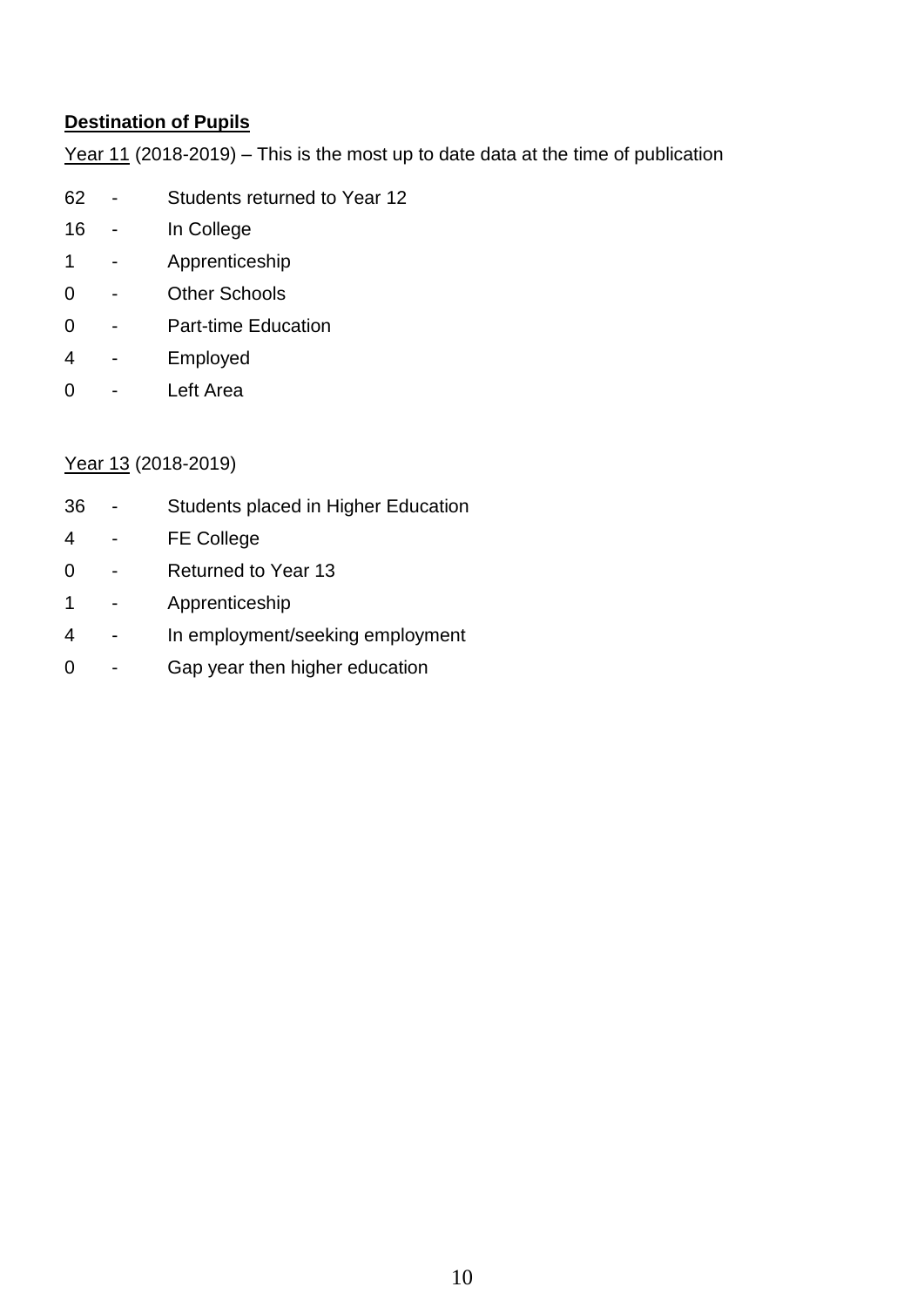#### *Appendix 1 - Notes and Explanation of Terms to Accompany SSSP Updated Nov 2019*

*Appendix 2 - The SSSP – Summary of Secondary School Performance (Provisional)*

*This document is produced by Welsh Government to provide a summary of Exam performance at KS4 and KS5. It remains provisional until all data has been checked and re-marks have been processed. Much of the local and national data on this document is yet to be finalised so is not available at this time.*

#### *Page 1 – KS4 Headline Data*

*Page 1 has three tables providing data, first about the whole cohort, then about the boys Y11 cohort and then about the girls Y11 cohort. Each table has five rows of data which cover the following:*

- *1) Most recent academic year data for Whitmore High School*
- *2) Most recent academic year data Local Authority*
- *3) Most recent academic year data for Wales*
- *4) Most recent 3 year average for Whitmore High School*
- *5) Previous 3 year average for Whitmore High School*

*The data provided in the 5 columns shows figures for the following indicators:-*

| <b>Average Points Measures</b>                                                                               |                                                                                                                                  |  |  |
|--------------------------------------------------------------------------------------------------------------|----------------------------------------------------------------------------------------------------------------------------------|--|--|
|                                                                                                              | For these measures points are assigned to grades where                                                                           |  |  |
|                                                                                                              | $A^*=58$ , A=52, B=46, C=40, D=34, E=28, F=22, G=16                                                                              |  |  |
|                                                                                                              | The points achieved by each pupil are added up and this total is divided by the number of pupils in the                          |  |  |
|                                                                                                              | cohort to give average points per pupil measures                                                                                 |  |  |
| Three of the nine slots in the total must be the best<br>of English Literature or English Language, the best |                                                                                                                                  |  |  |
| Capped 9 Measure (Interim)                                                                                   | of Numeracy or Maths and the best Science grade<br>achieved. The other six slots are then the pupil's<br>best other six results. |  |  |
| This counts each pupil's best grade from English<br>Literacy Measure<br>Language or English Literature       |                                                                                                                                  |  |  |
| Numeracy Measure                                                                                             | This counts each pupil's best grade of Numeracy or<br><b>Mathematics</b>                                                         |  |  |
| <b>Science Measure</b><br>This counts each pupil's best Science grade                                        |                                                                                                                                  |  |  |
| <b>Skills Challenge Measure</b>                                                                              | This counts each pupil's skills challenge grade                                                                                  |  |  |

1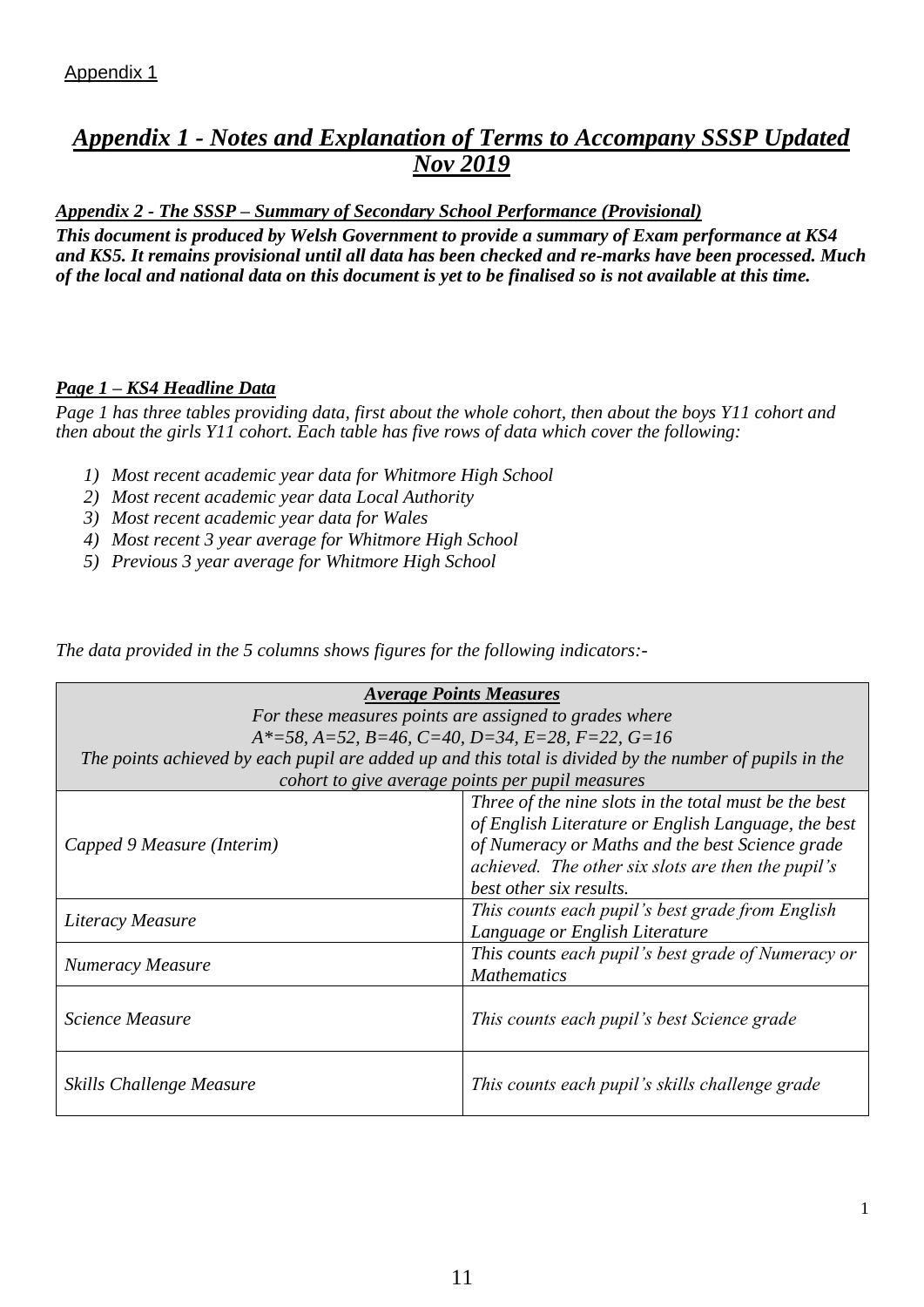#### *Page 2:- KS5 Headline Data The Level 3 Threshold, Average Wider Points Score, 3 A\* to A Grades and 3 A\* to C Grades*

*The two tables on Page 2 provides data about post 16 performance measures according to the following definitions:-*

| Level 3 Threshold                      | The proportion of the Y13 cohort achieving at least $2A^*$<br>to $E$ grades                                                                                               |
|----------------------------------------|---------------------------------------------------------------------------------------------------------------------------------------------------------------------------|
| Average Wider Points Score Per Pupil   | Average points per pupil including all grades where the<br>following A2 grade to point equivalences apply:-<br>$A*=300$ , $A=270$ , $B=240$ , $C=210$ , $D=180$ , $E=150$ |
| 3 or more A Level $A^*$ to A grades or | The proportion of Y13 students achieving at least $3 A^*$ to                                                                                                              |
| equivalent                             | A grades                                                                                                                                                                  |
| 3 or more A Level $A^*$ to C grades or | The proportion of Y13 students achieving at least $3 A^*$ to                                                                                                              |
| equivalent                             | $C$ grades                                                                                                                                                                |

*The above data is provided for the whole cohort and is then split by gender*

#### *Page 3 - Contextual Data*

*Page 5 provides contextual data about the following:- The number of pupils in National Curriculum Year 11 (NYC 11) Three year average of the proportion of pupils entitled to Free School Meals (FSM) The proportion of Y11 on the Special Educational Needs (SEN) register*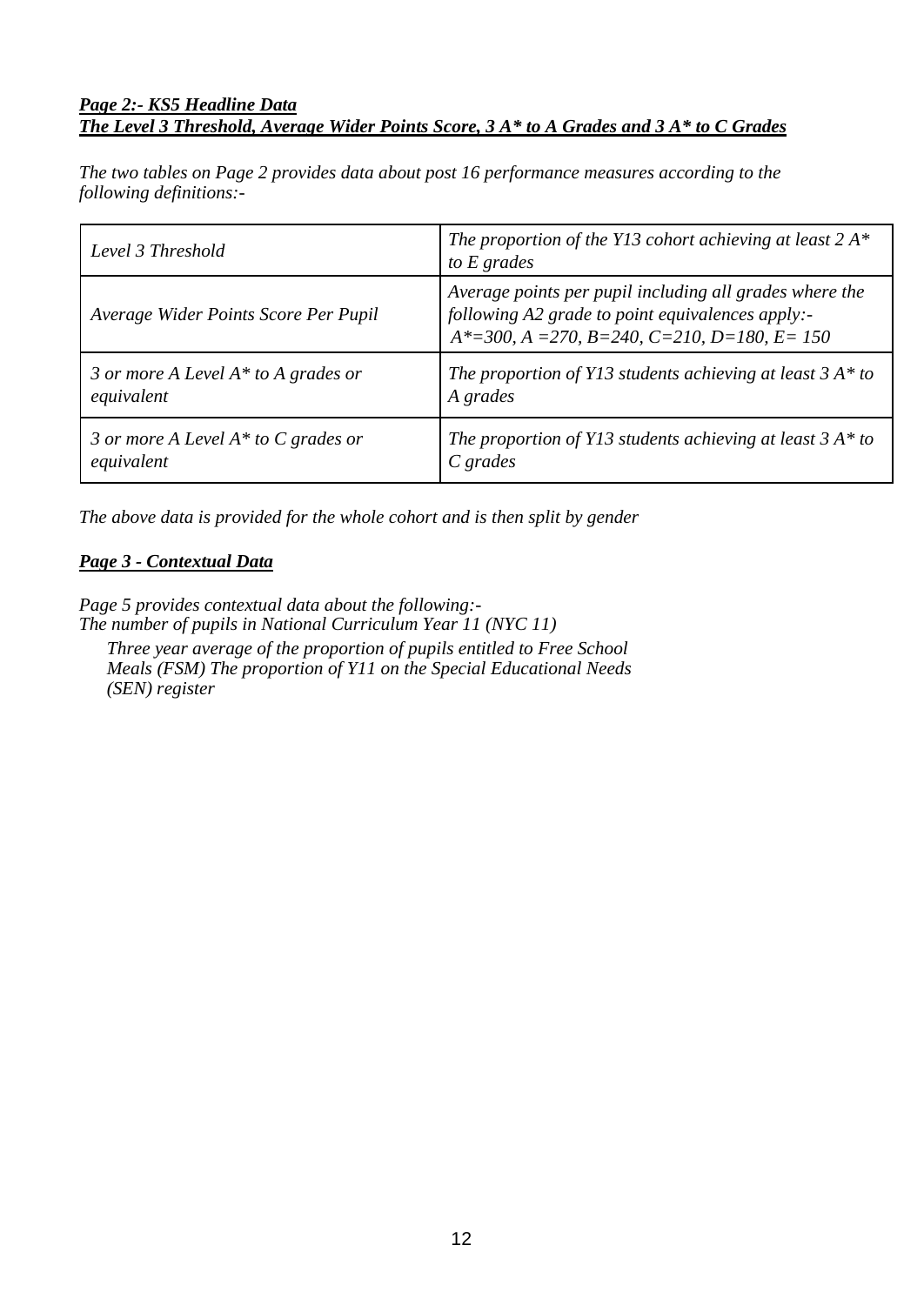#### **Appendix 2**

#### **Whitmore High School SSSP 2019 Summary of School Performance (1) (2)**

**LA/School No. 673 / 4068**

#### **Pupils in Year 11**

**Number of pupils in Year 11 who were on roll in January 2019 : 160** Capped 9 measure<br>(interim) Literacy measure Numeracy measure Science measure Welsh Baccalaureate Skills Challenge **Average points score per pupil:**

|                 |               |           |           |           | Certificate measure |
|-----------------|---------------|-----------|-----------|-----------|---------------------|
| School 2018/19  | 351           | 37        | 39<br>₽   | 35<br>F   | 33                  |
| LA Area 2018/19 | $\cdots$      | 42        | 41<br>Γ   | 40<br>₽   | $\cdots$            |
| Wales 2018/19   | $\sim$        | 39        | 37<br>Г   | 37<br>₹   | $\sim$              |
| School 17/18/19 | $\sim$ $\sim$ | 37        | 39        | 35        | $\sim$ $\sim$       |
| School 16/17/18 | $\sim$        | $\cdot$ . | $\cdot$ . | $\cdot$ . | $\cdot$ .           |
|                 |               |           |           |           |                     |

#### **Number of boys in Year 11 who were on roll in January 2019 : 160 Average points score per boy:**

|                 | Capped 9 measure<br>(interim) | Literacy measure | Numeracy measure | Science measure | Welsh Baccalaureate<br>Skills Challenge<br>Certificate measure |
|-----------------|-------------------------------|------------------|------------------|-----------------|----------------------------------------------------------------|
| School 2018/19  | 351                           | 37               | 39               | 35              | 33                                                             |
| LA Area 2018/19 | $\cdot$ .                     | 40               | 41               | 39              |                                                                |
| Wales 2018/19   | $\sim$ $\sim$                 | 36               | 36<br>F          | 35<br>₽         | $\cdot$ .                                                      |
| School 17/18/19 | $\sim$ $\sim$                 | 37               | 39               | 35              | $\cdot$ .                                                      |
| School 16/17/18 | $\cdot$                       | $\cdot$          | $\cdot$          | $\cdot$ .       | $\cdot$ .                                                      |

#### **Number of girls in Year 11 who were on roll in January 2019 : 0 Average points score per girl:**

|                 | Capped 9 measure<br>(interim) | Literacy measure | Numeracy measure | Science measure | Welsh Baccalaureate<br><b>Skills Challenge</b><br>Certificate measure |
|-----------------|-------------------------------|------------------|------------------|-----------------|-----------------------------------------------------------------------|
| School 2018/19  | 0                             | 0                | 0                | 0               | 0                                                                     |
| LA Area 2018/19 |                               | 44<br>π          | 41               | 41              | $\cdot$ .                                                             |
| Wales 2018/19   |                               | 42               | 38               | 38              | $\cdots$                                                              |
| School 17/18/19 |                               | 0                | 0                | 0               | $\cdot$ .                                                             |
| School 16/17/18 | . .                           | $\cdot$ .        | $\cdot$ .        | $\cdot$         | $\cdot$ .                                                             |

(1) For details on approved qualifications, point scores and contribution to thresholds, please see the Qualifications Wales website (QiW) at https://www.qiw.wales/

(2) For details on the calculation of these indicators please see the guidance note at: https://gov.wales/interim-key-stage-4-school-performance-arrangements

. . Data not available.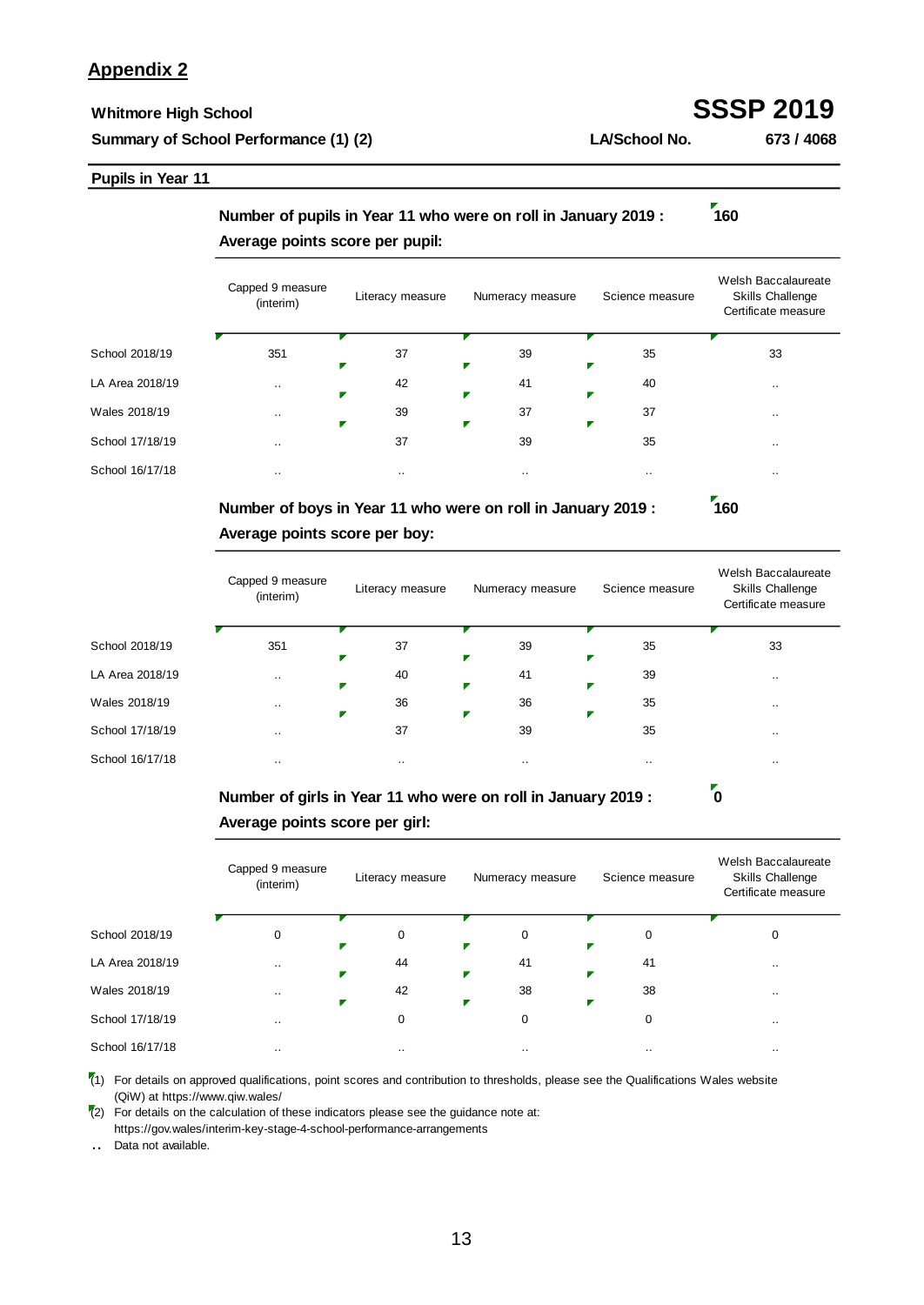| <b>Whitmore High School</b>                                                                                                                                                   |                                                                                                       |                               |                                                            |                                                        |                                                | <b>SSSP 2019</b>                                                                                    |
|-------------------------------------------------------------------------------------------------------------------------------------------------------------------------------|-------------------------------------------------------------------------------------------------------|-------------------------------|------------------------------------------------------------|--------------------------------------------------------|------------------------------------------------|-----------------------------------------------------------------------------------------------------|
| <b>Summary of School Performance (1)</b>                                                                                                                                      |                                                                                                       |                               |                                                            |                                                        | LA/School No.                                  | 673 / 4068                                                                                          |
|                                                                                                                                                                               |                                                                                                       |                               |                                                            |                                                        |                                                |                                                                                                     |
| Pupils aged 17                                                                                                                                                                |                                                                                                       |                               |                                                            |                                                        |                                                |                                                                                                     |
|                                                                                                                                                                               | Number of pupils aged 17<br>who were on roll in                                                       |                               | Number of boys aged 17<br>who were on roll in              |                                                        | Number of girls aged 17<br>who were on roll in |                                                                                                     |
|                                                                                                                                                                               | January 2019: 82                                                                                      |                               | January 2019: 39                                           |                                                        | January 2019: 43                               |                                                                                                     |
|                                                                                                                                                                               |                                                                                                       |                               |                                                            |                                                        |                                                |                                                                                                     |
|                                                                                                                                                                               | Achieved the Level<br>3 threshold                                                                     | Average wider<br>points score | Achieved the Level<br>3 threshold                          | Average wider<br>points score                          | Achieved the Level<br>3 threshold              | Average wider<br>points score                                                                       |
| School 2018/19                                                                                                                                                                | 100                                                                                                   | 780                           | 100                                                        | 799                                                    | 100                                            | 762                                                                                                 |
| LA Area 2018/19                                                                                                                                                               | 98                                                                                                    | 829                           | 97                                                         | 812                                                    | 100                                            | 844                                                                                                 |
| Wales 2018/19                                                                                                                                                                 | 98                                                                                                    | 741                           | 97                                                         | 693                                                    | 98                                             | 781                                                                                                 |
| School 17/18/19                                                                                                                                                               | 100                                                                                                   | 780                           | 100                                                        | 799                                                    | 100                                            | 762                                                                                                 |
| School 16/17/18                                                                                                                                                               |                                                                                                       | à.                            |                                                            |                                                        |                                                | à.                                                                                                  |
|                                                                                                                                                                               | Achieved 3 or more   Achieved 3 or more<br>A level grades A*-A   A level grades A*-C<br>or equivalent | or equivalent                 | A level grades A*-A   A level grades A*-C<br>or equivalent | Achieved 3 or more Achieved 3 or more<br>or equivalent | or equivalent                                  | Achieved 3 or more Achieved 3 or more<br>A level grades A*-A   A level grades A*-C<br>or equivalent |
| School 2018/19                                                                                                                                                                | 20                                                                                                    | 57                            | 27                                                         | 51                                                     | 13                                             | 63                                                                                                  |
| LA Area 2018/19                                                                                                                                                               | 17                                                                                                    | 66                            | 19                                                         | 59                                                     | 14                                             | 72                                                                                                  |
| Wales 2018/19                                                                                                                                                                 | 13                                                                                                    | 58                            | 12                                                         | 51                                                     | 14                                             | 64                                                                                                  |
| School 17/18/19                                                                                                                                                               | 20                                                                                                    | 57                            | 27                                                         | 51                                                     | 13                                             | 63                                                                                                  |
| School 16/17/18                                                                                                                                                               |                                                                                                       |                               |                                                            |                                                        |                                                | ä.                                                                                                  |
|                                                                                                                                                                               |                                                                                                       |                               |                                                            |                                                        |                                                |                                                                                                     |
| $\sqrt[7]{1}$ For details on approved qualifications, point scores and contribution to thresholds, please see Qualifications Wales website<br>(QiW) at https://www.qiw.wales/ |                                                                                                       |                               |                                                            |                                                        |                                                |                                                                                                     |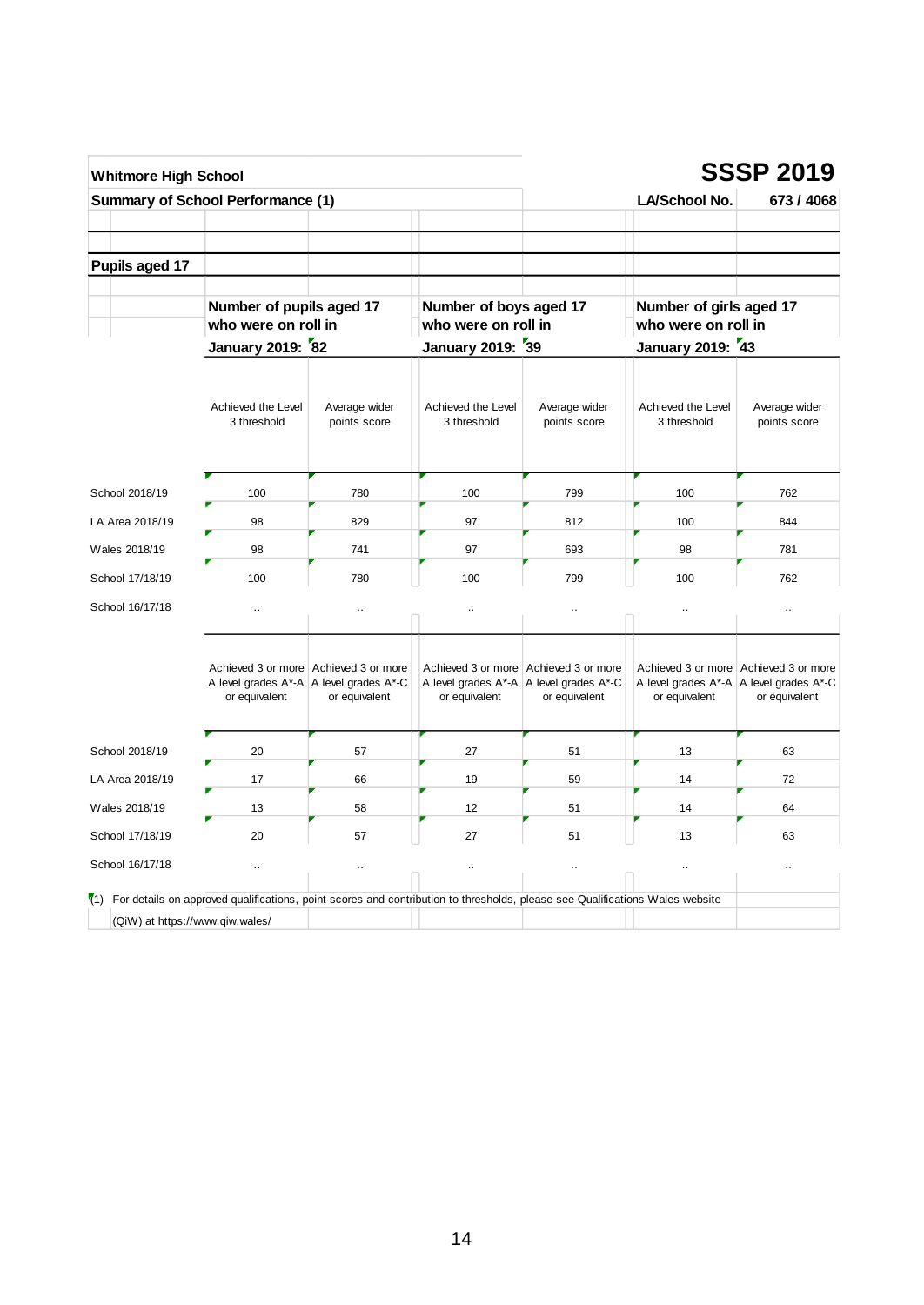| <b>Whitmore High School</b>                                                                                                                     |                | <b>SSSP 2019</b> |      |  |
|-------------------------------------------------------------------------------------------------------------------------------------------------|----------------|------------------|------|--|
| School Type: 0                                                                                                                                  |                | LA/School No.    |      |  |
| Linguistic Delivery: 0                                                                                                                          |                |                  |      |  |
|                                                                                                                                                 |                |                  |      |  |
| Number of SEN Unit/Special Classes 2019:                                                                                                        | $\overline{0}$ |                  |      |  |
| Number of Pupils on Roll in NCY 11 2019:                                                                                                        | 160            |                  |      |  |
| Percentage of compulsory school age pupils eligible for FSM 17/18/19 <sup>(1)</sup> :                                                           |                |                  | 18.4 |  |
| Percentage of pupils in year 11 on SEN register 2019:                                                                                           |                | 24.4             |      |  |
| (1)<br>Used for all Free School Meal benchmarking tables. This indicator is only shown for mainstream secondary schools.<br>Data not available. |                |                  |      |  |
|                                                                                                                                                 |                |                  |      |  |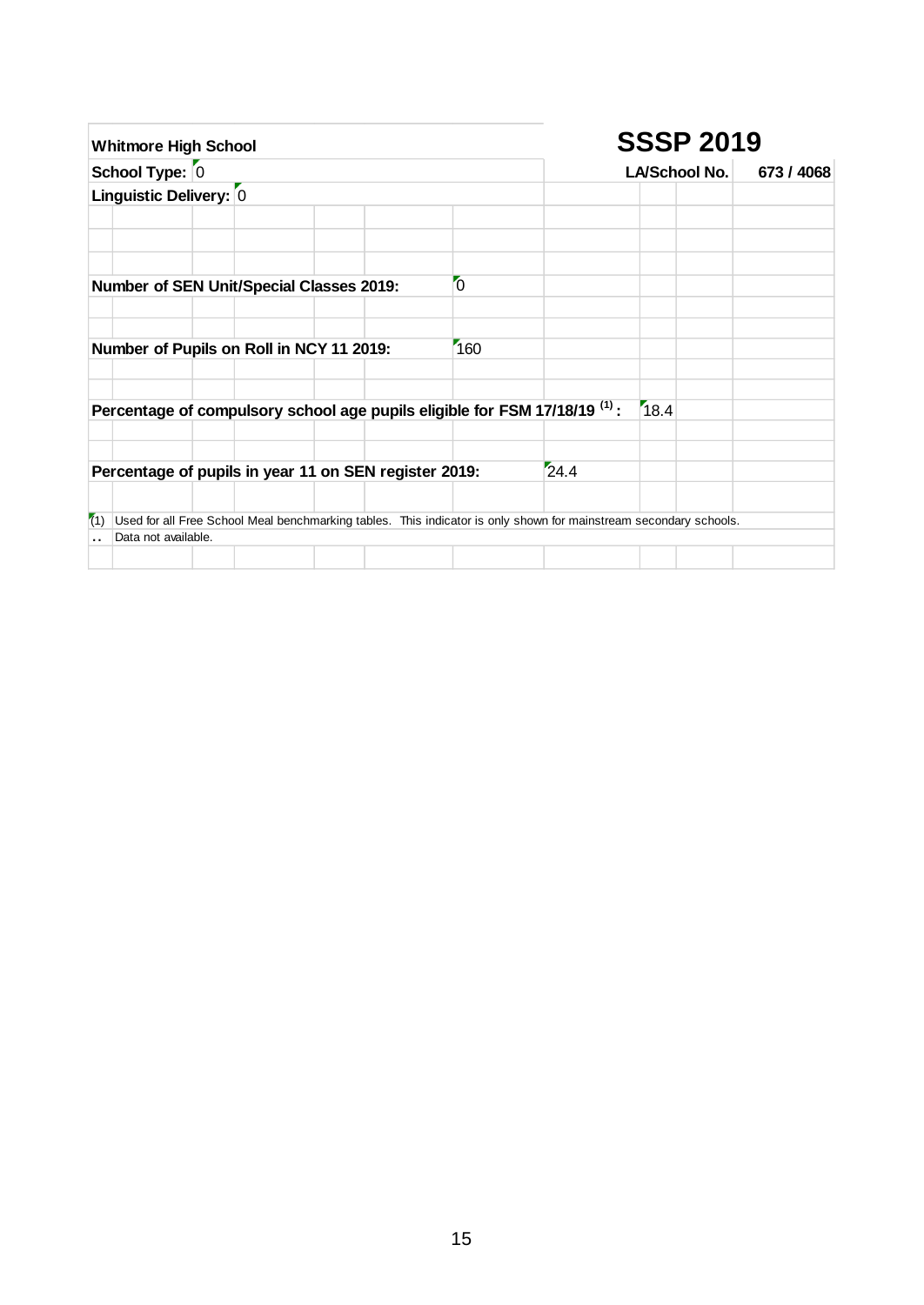Ê

## **Whitmore High School Additional indicators 2019**

z

#### **Pupils in Year 11**

#### **Number of pupils in Year 11 who were on roll in January 2019 : 160**

#### **Percentage of pupils in Year 11 who:** achieved the Level 2 achieved the Level 2 threshold including a GCSE threshold including a GCSE achieved the Level 1 Achieved 5 or more GCSE pass in English or Welsh pass in English or Welsh threshold grades A\*-A or equivalent first language or literature first language and and mathematics mathematics School 2018/19 94 52 52 48 11 Г ×

LA Area 2018/19 Wales 2018/19 School 17/18/19 School 16/17/18



94 65 62 28 93 54 50 50 518 518 520 520 5318 54 94 52 52 48 11

т

#### **Percentage of boys in Year 11 who:**

P

|                 | achieved the Level 1<br>threshold | achieved the Level 2<br>threshold including a GCSE threshold including a GCSE<br>pass in English or Welsh<br>first language or literature<br>and mathematics | achieved the Level 2<br>pass in English or Welsh<br>first language and<br>mathematics | Achieved 5 or more GCSE<br>grades A*-A or equivalent |
|-----------------|-----------------------------------|--------------------------------------------------------------------------------------------------------------------------------------------------------------|---------------------------------------------------------------------------------------|------------------------------------------------------|
| School 2018/19  | 94                                | 52                                                                                                                                                           | 48                                                                                    | 11                                                   |
| LA Area 2018/19 | 94                                | 63                                                                                                                                                           | 59                                                                                    | 23                                                   |
| Wales 2018/19   | 91                                | 49                                                                                                                                                           | 44                                                                                    | 14                                                   |
| School 17/18/19 | 94                                | 52                                                                                                                                                           | 48                                                                                    |                                                      |
| School 16/17/18 | $\cdot$ .                         | $\cdot$ .                                                                                                                                                    |                                                                                       | $\cdot$ .                                            |

**Number of girls in Year 11 who were on roll in January 2019 : 0**

#### **Percentage of girls in Year 11 who:**

|                 | achieved the Level 1<br>threshold | achieved the Level 2<br>threshold including a GCSE<br>pass in English or Welsh<br>first language or literature<br>and mathematics | achieved the Level 2<br>threshold including a GCSE<br>pass in English or Welsh<br>first language and<br>mathematics | Achieved 5 or more GCSE<br>grades A*-A or equivalent |
|-----------------|-----------------------------------|-----------------------------------------------------------------------------------------------------------------------------------|---------------------------------------------------------------------------------------------------------------------|------------------------------------------------------|
| School 2018/19  |                                   |                                                                                                                                   | 0                                                                                                                   |                                                      |
| LA Area 2018/19 | 95                                | 67                                                                                                                                | 65                                                                                                                  | 33                                                   |
| Wales 2018/19   | 95                                | 59                                                                                                                                | 56                                                                                                                  | 22                                                   |
| School 17/18/19 |                                   |                                                                                                                                   |                                                                                                                     |                                                      |
| School 16/17/18 |                                   | . .                                                                                                                               | $\cdot$                                                                                                             |                                                      |

(1) For details on approved qualifications, point scores and contribution to thresholds, please see the Qualifications Wales website (QiW) at https://www.qiw.wales/

. . Data not available.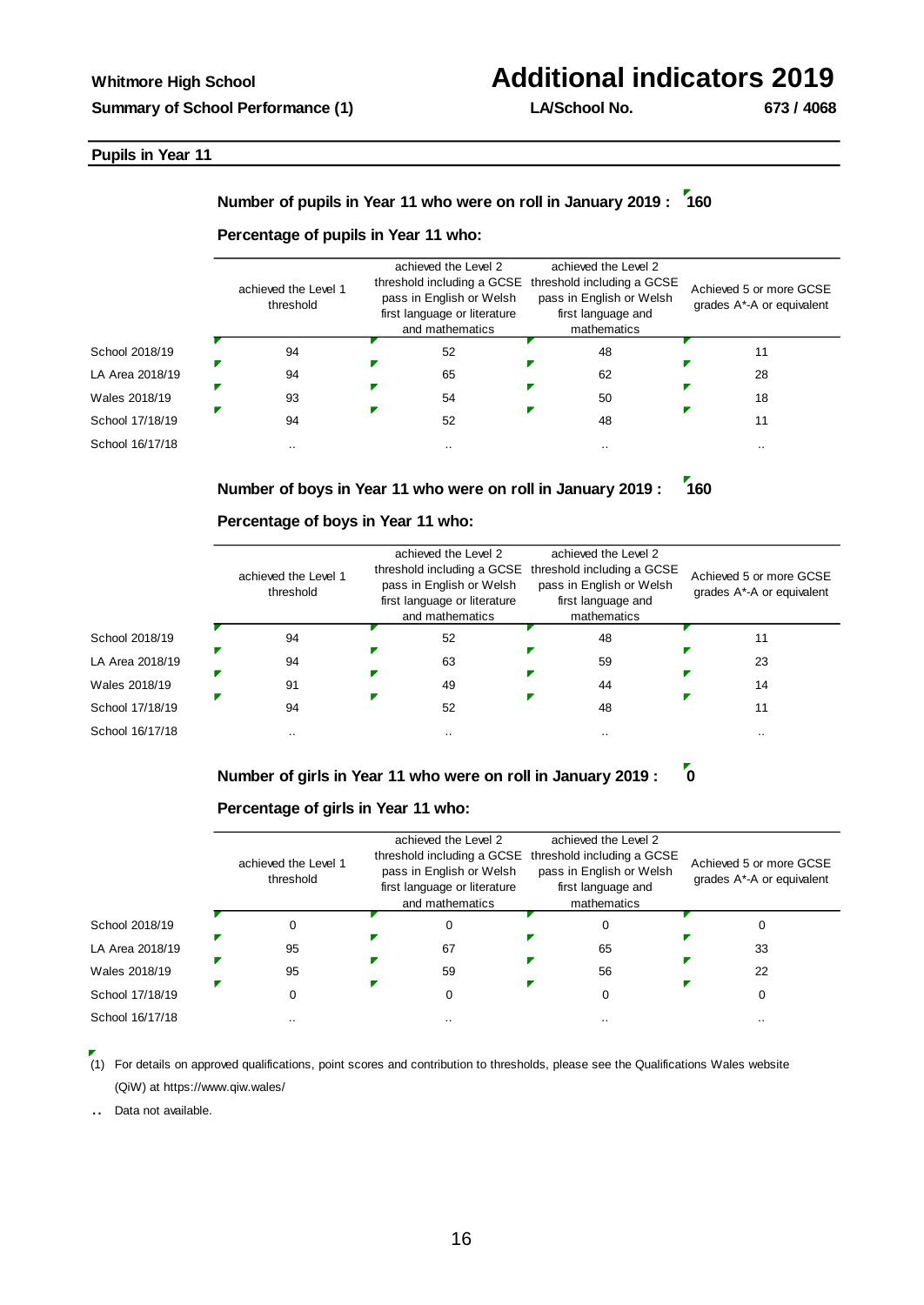**Pupils in Year 11** 



**Number of boys in Year 11 who were on roll in January 2019 : 160 Percentage of boys in Year 11 who achieved grade:**

|                         | $A^*$ | Α     | B     |       | D     | E     |       | G    | U/X  |
|-------------------------|-------|-------|-------|-------|-------|-------|-------|------|------|
| English Language        | 1.25  | 6.88  | 21.25 | 21.88 | 19.38 | 15.63 | 6.88  | 4.38 | 2.5  |
| English Literature      | 0     | 20.48 | 34.94 | 32.53 | 7.23  | 1.2   | 3.61  |      |      |
| Welsh Language          |       |       |       |       |       |       | O     |      |      |
| <b>Welsh Literature</b> |       |       |       |       |       |       |       |      |      |
| <b>Mathematics</b>      | 8.13  | 13.75 | 18.75 | 21.25 | 8.75  | 5.63  | 10.63 | 6.25 | 6.88 |
| Numeracy                | 4.38  | 15    | 21.88 | 15    | 10    | 14.37 | 8.13  | 5.63 | 4.38 |
| Science (best)          | 2.5   | 10    | 20.63 | 16.88 | 14.37 | 15.63 | 10    | 1.88 | 8.13 |

**Number of girls in Year 11 who were on roll in January 2019 : 0 Percentage of girls in Year 11 who achieved grade:**

|                         | $A^*$ | A | В | D |   | G | U/X |
|-------------------------|-------|---|---|---|---|---|-----|
| English Language        |       |   |   | 0 |   |   |     |
| Ζ<br>English Literature |       |   |   | 0 |   |   |     |
| ┏<br>Welsh Language     |       |   | 0 | 0 | 0 |   |     |
| Z<br>Welsh Literature   |       |   |   |   |   |   |     |
| 7<br>Mathematics        |       |   | ŋ | 0 | 0 |   |     |
| I.<br>Numeracy          |       |   |   | 0 |   |   |     |
| Γ<br>Science (best)     |       |   |   |   |   |   |     |

 $(1)$ 

..

For details on approved qualifications, point scores and contribution to thresholds, please see the Qualitications, point scores and contribution to thresholds, please see the Qu website (QiW) at https://www.qiw.wales/

 $\sqrt{2}$  Note that the denominator for this indicator is the number pupils in Year 11 who entered rather than the total number of pupils in Year 11

Data not available.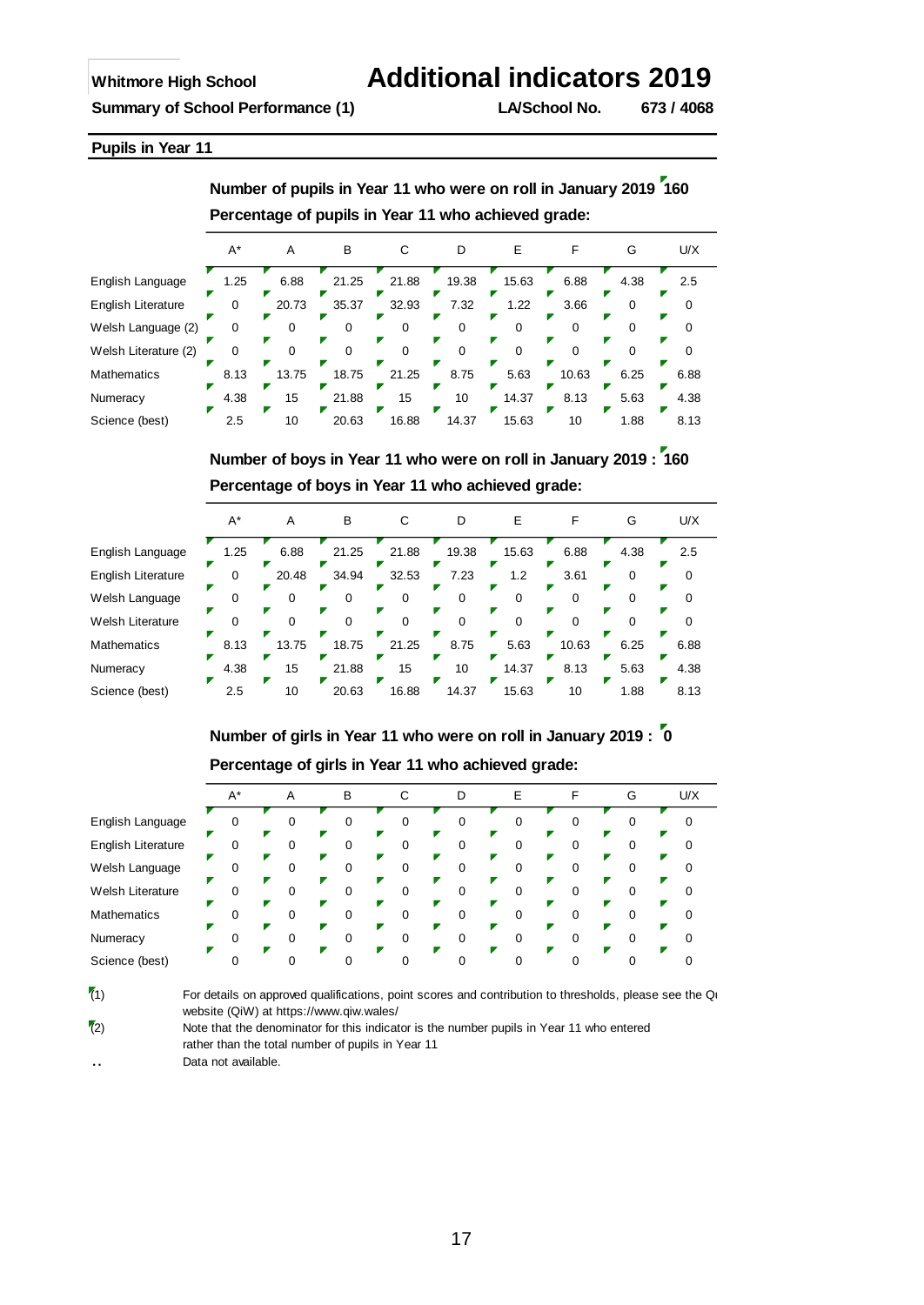**Appendix 3**



**SCHOOL TARGETS**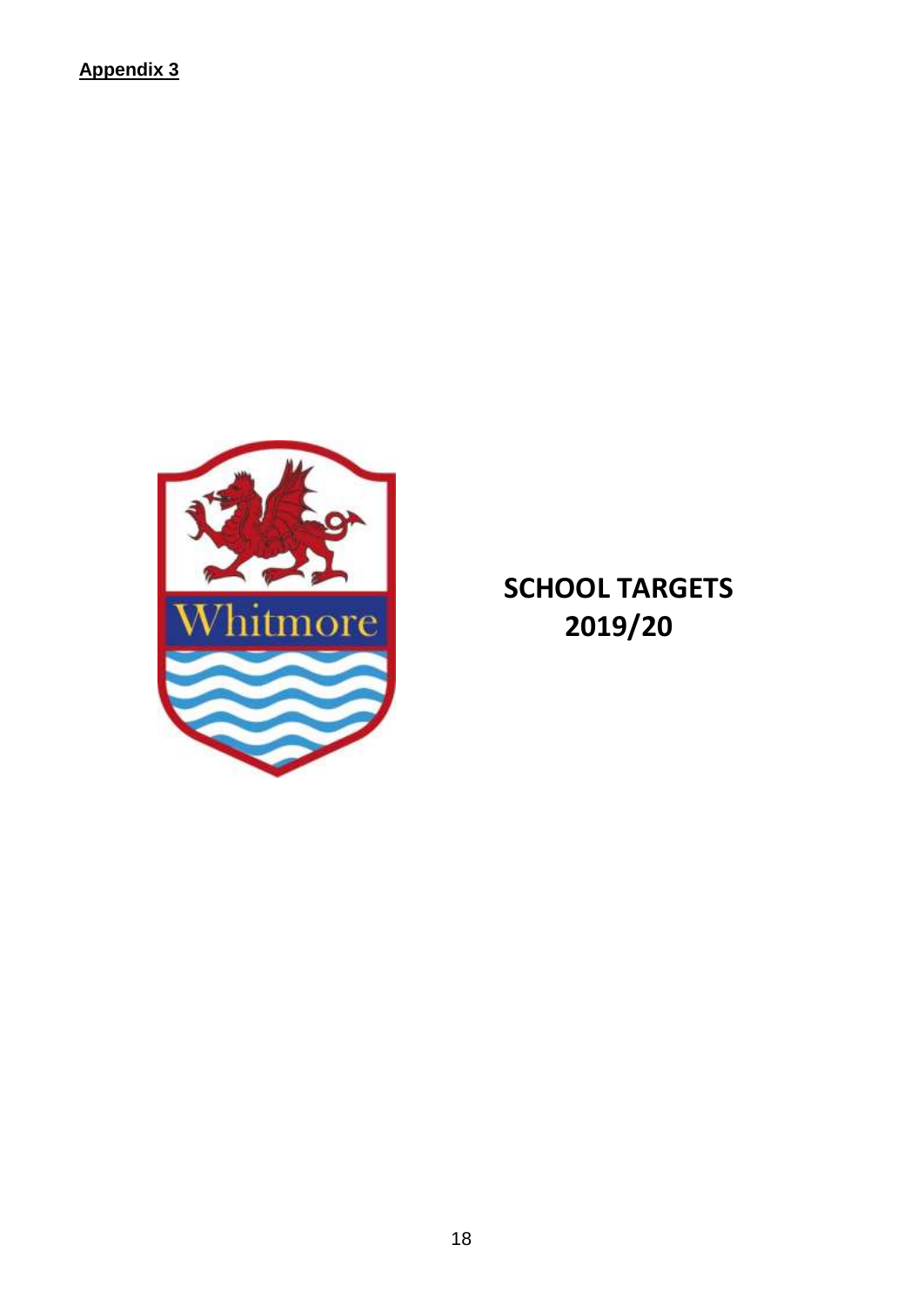## **Key Stage 3**

#### **1. Progress of vulnerable groups where relevant (eFSM/MAT)**

Number of Year 9 pupils

| Number of Year<br>9 pupils | <b>Boys</b>  | Girls |      | All Pupils |      |      |     |  |
|----------------------------|--------------|-------|------|------------|------|------|-----|--|
|                            | nFSM<br>eFSM |       | eFSM | nFSM       | eFSM | nFSM | All |  |
| Total                      | 30           | 91    |      | 41         | 42   | 132  | 174 |  |

| <b>English</b>    | % Boys |         |                    |  | % Girls |      |              |  | % of All Pupils |      |              |  |
|-------------------|--------|---------|--------------------|--|---------|------|--------------|--|-----------------|------|--------------|--|
|                   | eFSM   | nFSM    | All<br><b>Boys</b> |  | eFSM    | nFSM | All<br>Girls |  | eFSM            | nFSM | All<br>Pupil |  |
| Level 3 and below | 0.0    | 0.0     | 0.0                |  | 0.0     | 0.0  | 0.0          |  | 0.0             | 0.0  | 0.0          |  |
| Level 4           | 10.0   | 6.6     | 7.4                |  | 8.3     | 2.4  | 3.8          |  | 9.5             | 5.3  | 6.3          |  |
| Level 5           | 36.7   | 18.7    | 23.1               |  | 8.3     | 14.6 | 13.2         |  | 28.6            | 17.4 | 20.1         |  |
| Level 6           | 43.3   | 54.9    | 52.1               |  | 58.3    | 24.4 | 32.1         |  | 47.6            | 45.5 | 46.0         |  |
| Level 7           | 6.7    | 18.7    | 15.7               |  | 25.0    | 53.7 | 47.2         |  | 11.9            | 29.5 | 25.3         |  |
| Level 8 and above | 3.3    | $1.1\,$ | 1.7                |  | 0.0     | 4.9  | 3.8          |  | 2.4             | 2.3  | 2.3          |  |

|             |      | % Girls |              |  |  |  |  |  |  |  |  |  |
|-------------|------|---------|--------------|--|--|--|--|--|--|--|--|--|
| A11<br>Boys | eFSM | nFSM    | A11<br>Girls |  |  |  |  |  |  |  |  |  |
| 0.0         | 0.0  | 0.0     | 0.0          |  |  |  |  |  |  |  |  |  |
| 7.4         | 8.3  | 2.4     | 3.8          |  |  |  |  |  |  |  |  |  |
| 23.1        | 8.3  | 14.6    | 13.2         |  |  |  |  |  |  |  |  |  |
| 52.1        | 58.3 | 24.4    | 32.1         |  |  |  |  |  |  |  |  |  |
| 15.7        | 25.0 | 53.7    | 47.2         |  |  |  |  |  |  |  |  |  |
| 1.7         | 0.0  | 4.9     | 3.8          |  |  |  |  |  |  |  |  |  |
|             |      |         |              |  |  |  |  |  |  |  |  |  |

|              | % of All Pupils |      |               |  |  |  |  |  |  |  |  |
|--------------|-----------------|------|---------------|--|--|--|--|--|--|--|--|
| A11<br>Girls | eFSM            | nFSM | All<br>Pupils |  |  |  |  |  |  |  |  |
| 0.0          | 0.0             | 0.0  | 0.0           |  |  |  |  |  |  |  |  |
| 3.8          | 9.5             | 5.3  | 6.3           |  |  |  |  |  |  |  |  |
| 13.2         | 28.6            | 17.4 | 20.1          |  |  |  |  |  |  |  |  |
| 32.1         | 47.6            | 45.5 | 46.0          |  |  |  |  |  |  |  |  |
| 47.2         | 11.9            | 29.5 | 25.3          |  |  |  |  |  |  |  |  |
| 3.8          | 2.4             | 2.3  | 2.3           |  |  |  |  |  |  |  |  |

| <b>Mathematics</b> | % Boys |      |                    |  | % Girls |      |              | % of All Pupils |      |              |  |
|--------------------|--------|------|--------------------|--|---------|------|--------------|-----------------|------|--------------|--|
|                    | eFSM   | nFSM | All<br><b>Boys</b> |  | eFSM    | nFSM | All<br>Girls | eFSM            | nFSM | All<br>Pupil |  |
| Level 3 and below  | 0.0    | 0.0  | 0.0                |  | 0.0     | 0.0  | 0.0          | 0.0             | 0.0  | 0.0          |  |
| Level 4            | 6.7    | 6.6  | 6.6                |  | 0.0     | 0.0  | 0.0          | 4.8             | 4.5  | 4.6          |  |
| Level 5            | 43.3   | 22.0 | 27.3               |  | 25.0    | 4.9  | 9.4          | 38.1            | 16.7 | 21.8         |  |
| Level 6            | 33.3   | 36.3 | 35.5               |  | 66.7    | 68.3 | 67.9         | 42.9            | 46.2 | 45.4         |  |
| Level 7            | 16.7   | 31.9 | 28.1               |  | 8.3     | 26.8 | 22.6         | 14.3            | 30.3 | 26.4         |  |
| Level 8 and above  | 0.0    | 3.3  | 2.5                |  | 0.0     | 0.0  | 0.0          | 0.0             | 2.3  | 1.7          |  |

|                    |      | % Girls |              |  |  |  |  |  |  |  |  |  |
|--------------------|------|---------|--------------|--|--|--|--|--|--|--|--|--|
| A11<br><b>Boys</b> | eFSM | nFSM    | All<br>Girls |  |  |  |  |  |  |  |  |  |
| 0.0                | 0.0  | 0.0     | 0.0          |  |  |  |  |  |  |  |  |  |
| 6.6                | 0.0  | 0.0     | 0.0          |  |  |  |  |  |  |  |  |  |
| 27.3               | 25.0 | 4.9     | 9.4          |  |  |  |  |  |  |  |  |  |
| 35.5               | 66.7 | 68.3    | 67.9         |  |  |  |  |  |  |  |  |  |
| 28.1               | 8.3  | 26.8    | 22.6         |  |  |  |  |  |  |  |  |  |
| 2.5                | 0.0  | 0.0     | 0.0          |  |  |  |  |  |  |  |  |  |

|              |      | % of All Pupils |               |  |  |  |  |  |  |  |  |  |  |
|--------------|------|-----------------|---------------|--|--|--|--|--|--|--|--|--|--|
| A11<br>Girls | eFSM | nFSM            | A11<br>Pupils |  |  |  |  |  |  |  |  |  |  |
| 0.0          | 0.0  | 0.0             | 0.0           |  |  |  |  |  |  |  |  |  |  |
| 0.0          | 4.8  | 4.5             | 4.6           |  |  |  |  |  |  |  |  |  |  |
| 9.4          | 38.1 | 16.7            | 21.8          |  |  |  |  |  |  |  |  |  |  |
| 67.9         | 42.9 | 46.2            | 45.4          |  |  |  |  |  |  |  |  |  |  |
| 22.6         | 14.3 | 30.3            | 26.4          |  |  |  |  |  |  |  |  |  |  |
| 0.0          | 0.0  | 2.3             | 1.7           |  |  |  |  |  |  |  |  |  |  |

| <b>Science</b>    | % Boys |       |                    |       | % Girls |              |  |       | % of All Pupils |               |
|-------------------|--------|-------|--------------------|-------|---------|--------------|--|-------|-----------------|---------------|
|                   | eFSM   | nFSM  | All<br><b>Boys</b> | eFSM  | nFSM    | All<br>Girls |  | eFSM  | nFSM            | All<br>Pupil: |
| Level 3 and below | 0.0    | 0.0   | 0.0                | 0.0   | 0.0     | 0.0          |  | 0.0   | 0.0             | 0.0           |
| Level 4           | 3.3    | 4.4   | 4.1                | 0.0   | 0.0     | 0.0          |  | 2.4   | 3.0             | 2.9           |
| Level 5           | 33.3   | 13.2  | 18.2               | 0.0   | 7.3     | 5.7          |  | 23.8  | 11.4            | 14.4          |
| Level 6           | 36.7   | 36.3  | 36.4               | 66.7  | 48.8    | 52.8         |  | 45.2  | 40.2            | 41.4          |
| Level 7           | 26.7   | 45.1  | 40.5               | 33.3  | 39.0    | 37.7         |  | 28.6  | 43.2            | 39.7          |
| Level 8 and above | 0.0    | 1.1   | 0.8                | 0.0   | 4.9     | 3.8          |  | 0.0   | 2.3             | 1.7           |
| Total             | 100.0  | 100.0 | 100.0              | 100.0 | 100.0   | 100.0        |  | 100.0 | 100.0           | 100.0         |

|                    |       | % Girls |              |  |  |  |  |  |  |  |  |
|--------------------|-------|---------|--------------|--|--|--|--|--|--|--|--|
| A11<br><b>Boys</b> | eFSM  | nFSM    | A11<br>Girls |  |  |  |  |  |  |  |  |
| 0.0                | 0.0   | 0.0     | 0.0          |  |  |  |  |  |  |  |  |
| 4.1                | 0.0   | 0.0     | 0.0          |  |  |  |  |  |  |  |  |
| 18.2               | 0.0   | 7.3     | 5.7          |  |  |  |  |  |  |  |  |
| 36.4               | 66.7  | 48.8    | 52.8         |  |  |  |  |  |  |  |  |
| 40.5               | 33.3  | 39.0    | 37.7         |  |  |  |  |  |  |  |  |
| 0.8                | 0.0   | 4.9     | 3.8          |  |  |  |  |  |  |  |  |
| 100.0              | 100.0 | 100.0   | 100.0        |  |  |  |  |  |  |  |  |

|              | % of All Pupils |       |               |  |  |  |  |  |
|--------------|-----------------|-------|---------------|--|--|--|--|--|
| A11<br>Girls | eFSM            | nFSM  | A11<br>Pupils |  |  |  |  |  |
| 0.0          | 0.0             | 0.0   | 0.0           |  |  |  |  |  |
| 0.0          | 2.4             | 3.0   | 2.9           |  |  |  |  |  |
| 5.7          | 23.8            | 11.4  | 14.4          |  |  |  |  |  |
| 52.8         | 45.2            | 40.2  | 41.4          |  |  |  |  |  |
| 37.7         | 28.6            | 43.2  | 39.7          |  |  |  |  |  |
| 3.8          | 0.0             | 2.3   | 1.7           |  |  |  |  |  |
| 100.0        | 100.0           | 100.0 | 100.0         |  |  |  |  |  |

Pupils

| <b>Core Subject Indicator</b> | % Boys |      |                    | % Girls |      |              | % of All Pupils |      |              |
|-------------------------------|--------|------|--------------------|---------|------|--------------|-----------------|------|--------------|
|                               | eFSM   | nFSM | All<br><b>Boys</b> | eFSM    | nFSM | All<br>Girls | eFSM            | nFSM | All<br>Pupil |
| Yes                           | 90.0   | 93.4 | 92.6               | 91.7    | 97.6 | 96.2         | 90.5            | 94.7 | 93.7         |
| N <sub>0</sub>                | 10.0   | 6.6  | 7.4                | 8.3     | 2.4  | 3.8          | 9.5             | 5.3  | 6.3          |

|                    | % Girls |      |              | % of All Pupils |      |              |
|--------------------|---------|------|--------------|-----------------|------|--------------|
| All<br><b>Boys</b> | eFSM    | nFSM | All<br>Girls | eFSM            | nFSM | All<br>Pupil |
| 92.6               | 91.7    | 97.6 | 96.2         | 90.5            | 94.7 | 93.7         |
| 7.4                | 8.3     | 2.4  | 3.8          | 9.5             | 5.3  | 6.3          |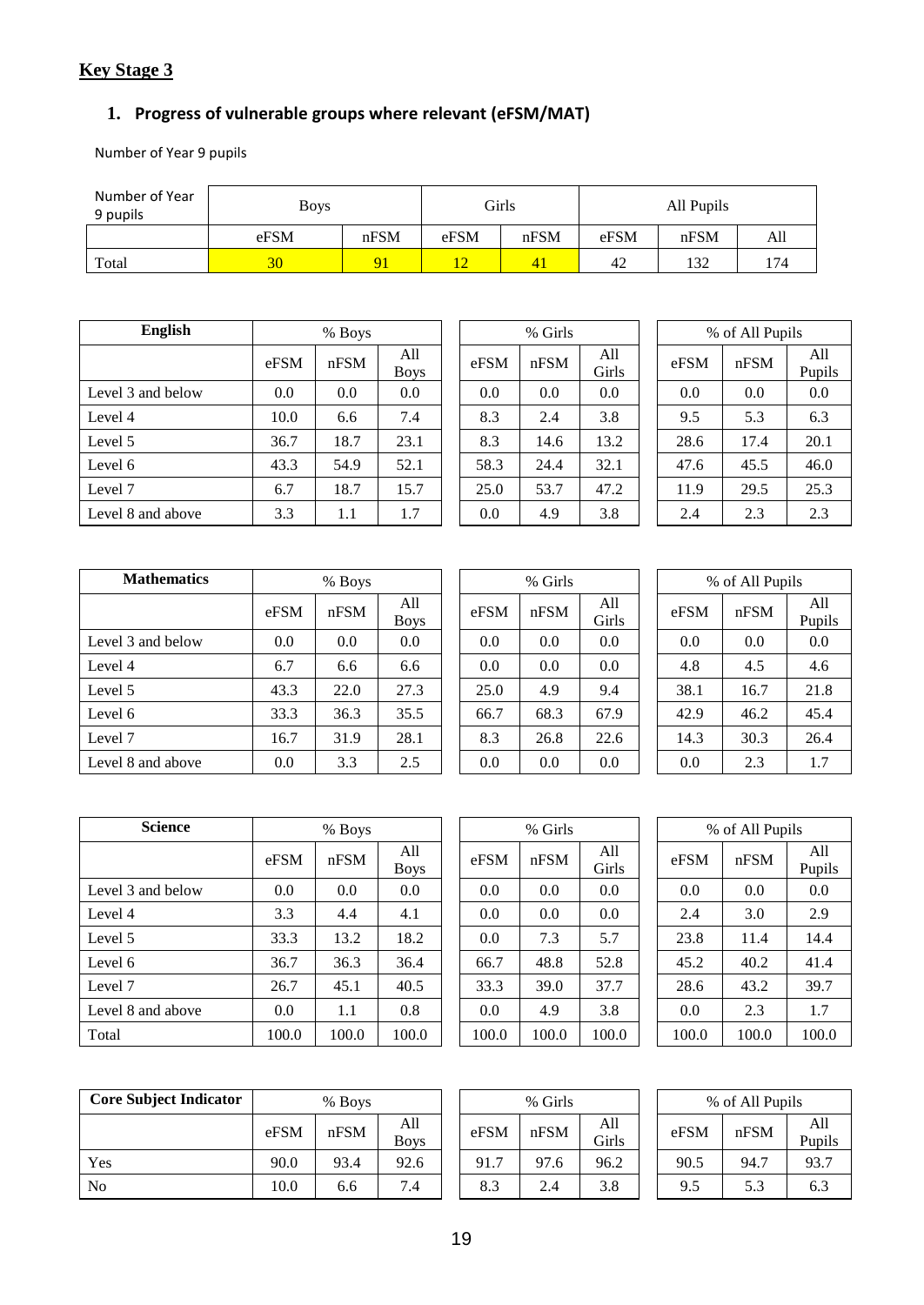- **2. Review and re-launch student support services to ensure that they integrate more effectively to provide the most comprehensive support possible for vulnerable students.**
- **3. Improve the readiness of the school to launch the new curriculum specifically by running departmental collaborative projects within AOLEs at Key Stage 3 to identify opportunities for these departments to link curricular provision.**

#### **Key Stage 4**

- **1. Increase the percentage of eFSM learners achieving 5 A\*-A grades at GCSE so that it is at least in line with CSC average**
- **2. Improve the outcomes of all eFSM learners in capped 9 point score so that there is less than 80 point difference (Current Vale difference is -128)**
- **3. Ensure all pupils have a curriculum that meets their individual needs and affords them the opportunity to gain 9 qualifications that contribute to the capped 9 point score**

#### **4. Capped 9 Overall All Pupils**

- Comparison against modelled expectation  $[\exp(6.00478 + -0.0066 * 19.8)] = 355.7$
- Highest performing Family Member above modelled 2019 = School 4
	- o Modelled regression school 4 2019 at 23.9% eFSM  $=$  346.2
	- $\circ$  Actual outcome school 4 2019 = 370.4 = +7.0% above modelled
- Target  $2019-20$  = Modelled + Best Performing Family School above Modelled

$$
= 355.7 + 7.0\% = 380.6
$$

#### **5. Literacy Indicator Average Points Score**

- Comparison against modelled expectation  $[\exp(3.83911 + -0.00894 \cdot 19.8)] = 38.9$
- Highest performing Family Member above modelled 2019 = School 2
	- $\circ$  Modelled regression school 2 2019 at 22.0% eFSM = 38.2
	- $\circ$  Actual outcome school 2 2019 = 42.0 = +9.9% above modelled
- Target  $2019-20$  = Modelled + Best Performing Family School above Modelled

$$
=38.9+9.9\%=\textcolor{red}{42.8}
$$

#### **6. Numeracy Indicator Average Points Score**

- Comparison against modelled expectation  $[\exp(3.78528 \div -0.00907 \times 19.8)] = 36.8$
- Highest performing Family Member above modelled 2019 = School 11
	- $\circ$  Modelled regression school 11 2019 at 18.4% eFSM = 37.3
	- o Actual outcome school 11 2019 =  $38.9 = +4.3\%$  above modelled
- Target  $2019-20 =$  Modelled + Best Performing Family School above Modelled

 $= 36.8 + 4.3\% = 38.4$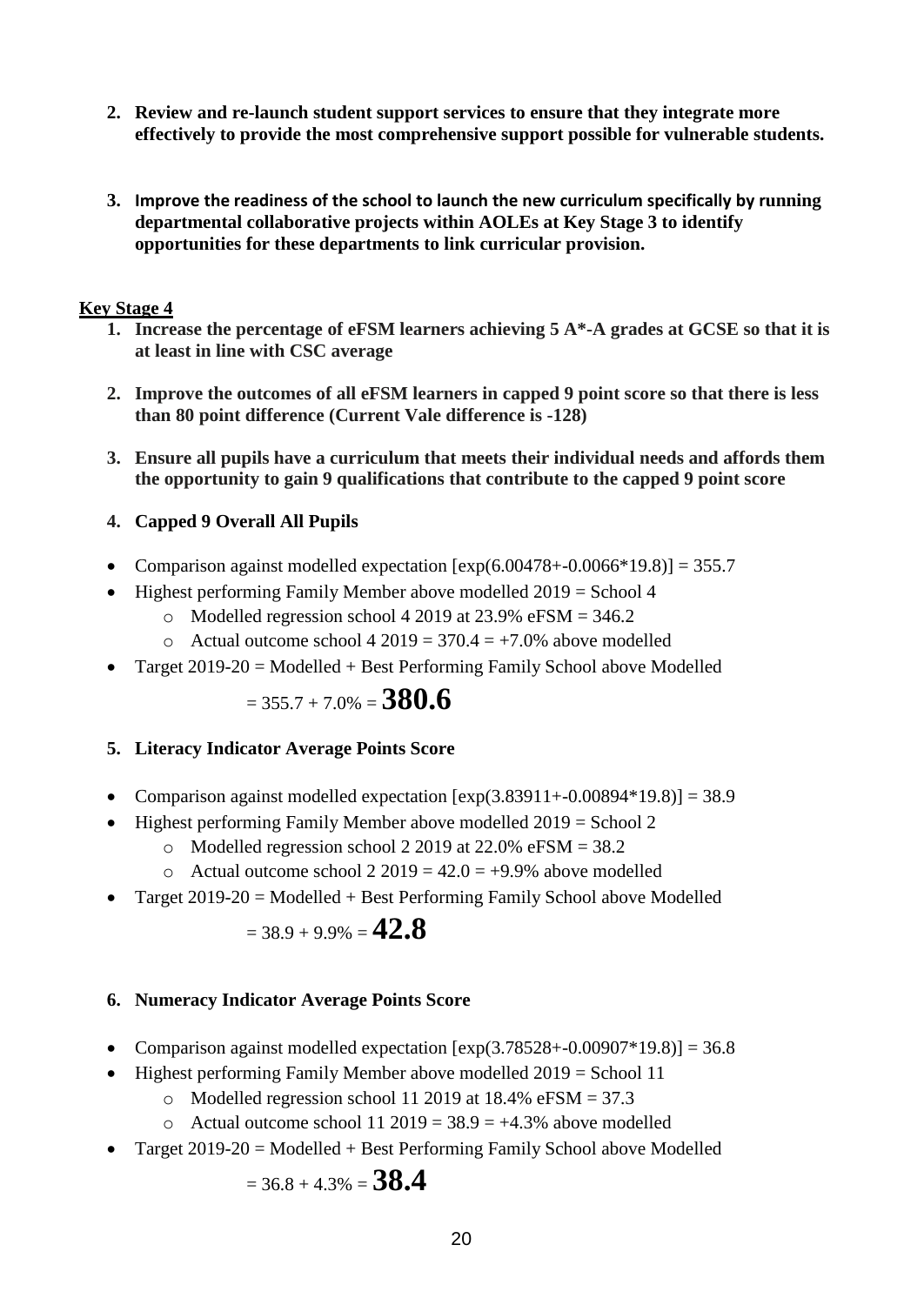#### **'The Whitmore Way'**

#### **An evidence-based report to underpin the teaching and learning vison at Whitmore High School**

| <b>Executive summary</b><br>This report leads to five major conclusions<br>1. A broadly direct teaching approach is supported by statistical evidence and<br>personal experience.                                                                                                                                                                                                                                                                                                                                                      |
|----------------------------------------------------------------------------------------------------------------------------------------------------------------------------------------------------------------------------------------------------------------------------------------------------------------------------------------------------------------------------------------------------------------------------------------------------------------------------------------------------------------------------------------|
| 2. Inquiry-based learning has a place in schools as long as the inquiry takes place<br>after students have cemented the key knowledge and skills in their long-term<br>memory.                                                                                                                                                                                                                                                                                                                                                         |
| 3. The term direct teaching has negative connotations linked to its association with<br>the term didactic teaching. Due to this, the teaching sequence at Whitmore High<br>will be called 'modelling and scaffolding towards independence.'                                                                                                                                                                                                                                                                                            |
| 4. Change is most effective when it is aligned to existing culture. The vast majority of<br>teachers at Whitmore High School teach in what could be described as a direct<br>teaching style. We have had significant early buy in from the staff because they<br>can see the approach that is being advocated aligns with their core belief in what<br>works in the classroom. We can then focus on improving each and every element<br>of their teaching pedagogy, within a process that they understand and are<br>comfortable with. |
| 5. There is an importance of giving staff the professional freedom to use different<br>methods of teaching when they feel there is a need for it in the classroom. For a<br>minority of the time, e.g. 20%, teachers should have the freedom to use other<br>teaching methods for example, discovery learning, hands on experience, doing<br>projects or setting up open ended tasks.                                                                                                                                                  |

There is a currently a heated debate in Welsh education, often polarised on Twitter, between the 'traditionalists' who believe guided instruction leads to superior outcomes, and 'progressives' who advocate an inquiry-based model. Schools in Wales are currently encouraged to experiment with their pedagogy in search for a model that satisfies the 12 pedagogical principles of the Donaldson report. At Whitmore High School, we have taken the approach that all decisions in terms of teaching and learning must be backed with research and be evidence based. We argue that whilst schools are currently being provided with flexibility in terms of reduced Estyn scrutiny to experiment, the life chances of the students currently in our school are too important to use wildly experimental teaching strategies without clear evidence of their effectiveness in a similar context elsewhere.

This report will debate the values of different pedagogical approaches with the goal of creating a 'Whitmore Way' in terms of pedagogy that is evidence based, suits the skill set of the staff and ultimately provides students with the best life chances.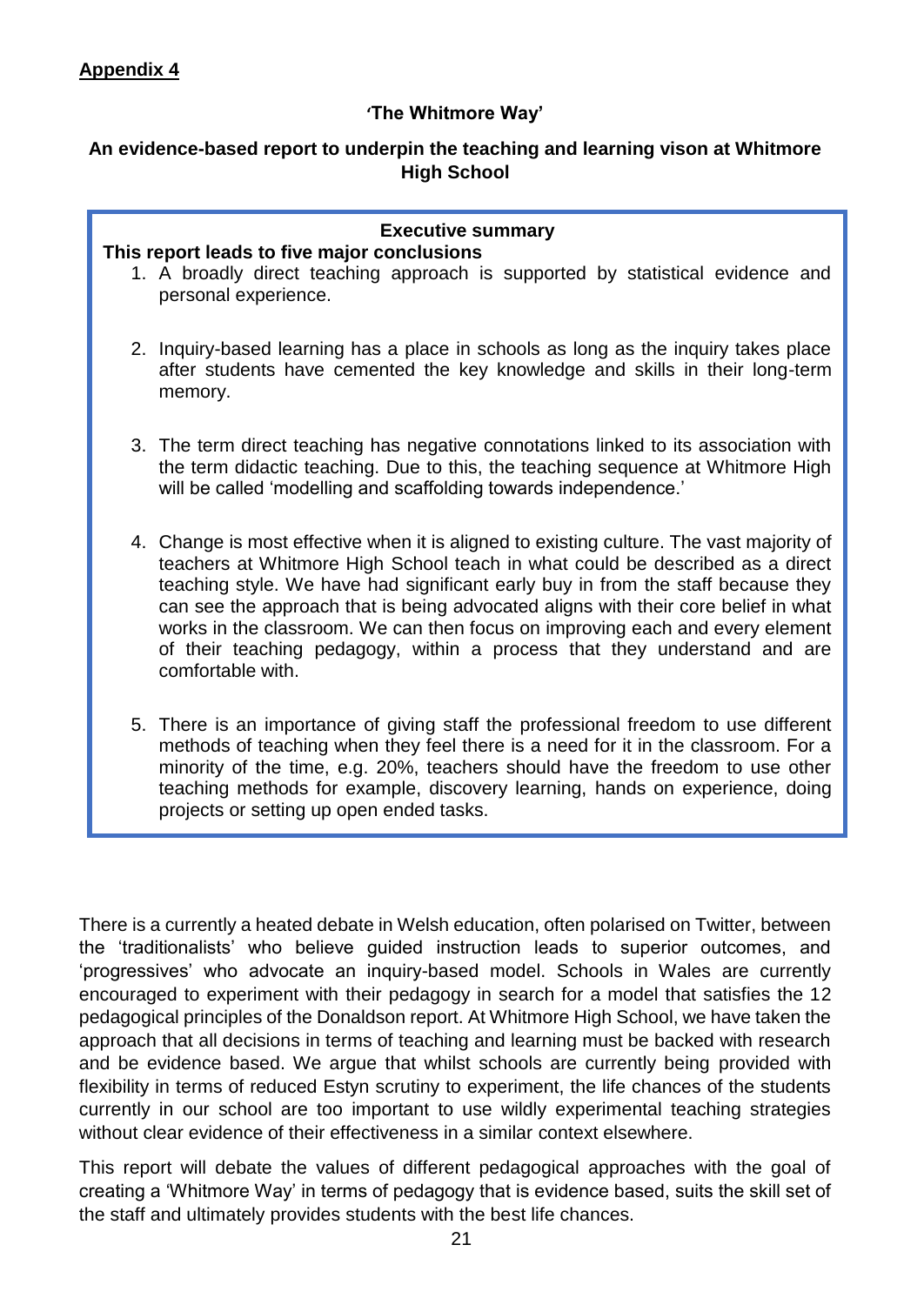#### **Inquiry based learning**

There is a clear argument for inquiry-based learning that can often be seen when observing a lesson. Students often become engrossed in the task, with all available working memory applied to the task in hand. This condition has been studied and is called flow, athletes refer to this as being 'in the zone.' 'People report flow as a very positive experience; put simply, flow feels good**.'** (Kirschner, Sweller & Clark 2006)

However, whilst this flow feels good for the student and to the observer looks impressive, Kirschner, Sweller & Clark (2006) argue that without prior knowledge, novices become overwhelmed with new information. This view is backed by Crippen and Brooks (2009), 'Welldesigned, open-ended projects bring about flow and flow feels good. Experiencing flow, however, may not be the best way to learn. In fact, without working memory energy set aside for self-regulation and input from a teacher, learning is not likely to occur.'

In addition, minimally guided instruction appears to proceed with no reference to the characteristics of working memory, long-term memory, or the intricate relations between them.' (Kirschner, Sweller & Clark 2006) The problem with this is experienced teachers, who though experience understand how students in their class learn, find it challenging to implement the teaching method as it does not fit with what they know about how students learn. Most dangerously this can lead to lip service being paid to the strategy, with methods being brought out just for observation lessons. (Christodoulou 2014)

Kirschner, Sweller, and Clark (2006) argue: 'The major fallacy of [the inquiry-based] rationale is that it makes no distinction between the behaviours and methods of a researcher who is an expert practicing a profession and those students who are new to the discipline and who are, thus, essentially novices.' Once again this creates a situation where students, when observed, present as being in the flow and fully engaged when in fact they are actually struggling to commit any information to their long-term memory. This is because they are experiencing cognitive overload where their working memory is overwhelmed by new information.

Hattie (2008) backs up this concern when he says that we have to be careful when we cite increased engagement as a key reason for adopting a pedagogy, arguing that children will often be engaged in a computer game or snooker but sometimes they just have to understand that work can be hard. He goes on to explain that whilst project-based learning feels like it makes sense, in terms of evidence, it has a statistically small effect on the outcomes of students. (0.31)

The above provides a convincing argument against the theoretical benefits of inquiry-based learning however it is important to couple this with real work examples of the effect of this method of learning. The education endowment trust conducted a year-long pilot of Project based learning (PBL) involving eight schools. (EEF 2016) There were a number of key conclusions:

- Adopting PBL had no clear impact on either literacy (as measured by the Progress in English assessment) or student engagement with school and learning.
- The impact evaluation indicated that PBL may have had a negative impact on the literacy attainment of pupils entitled to free school meals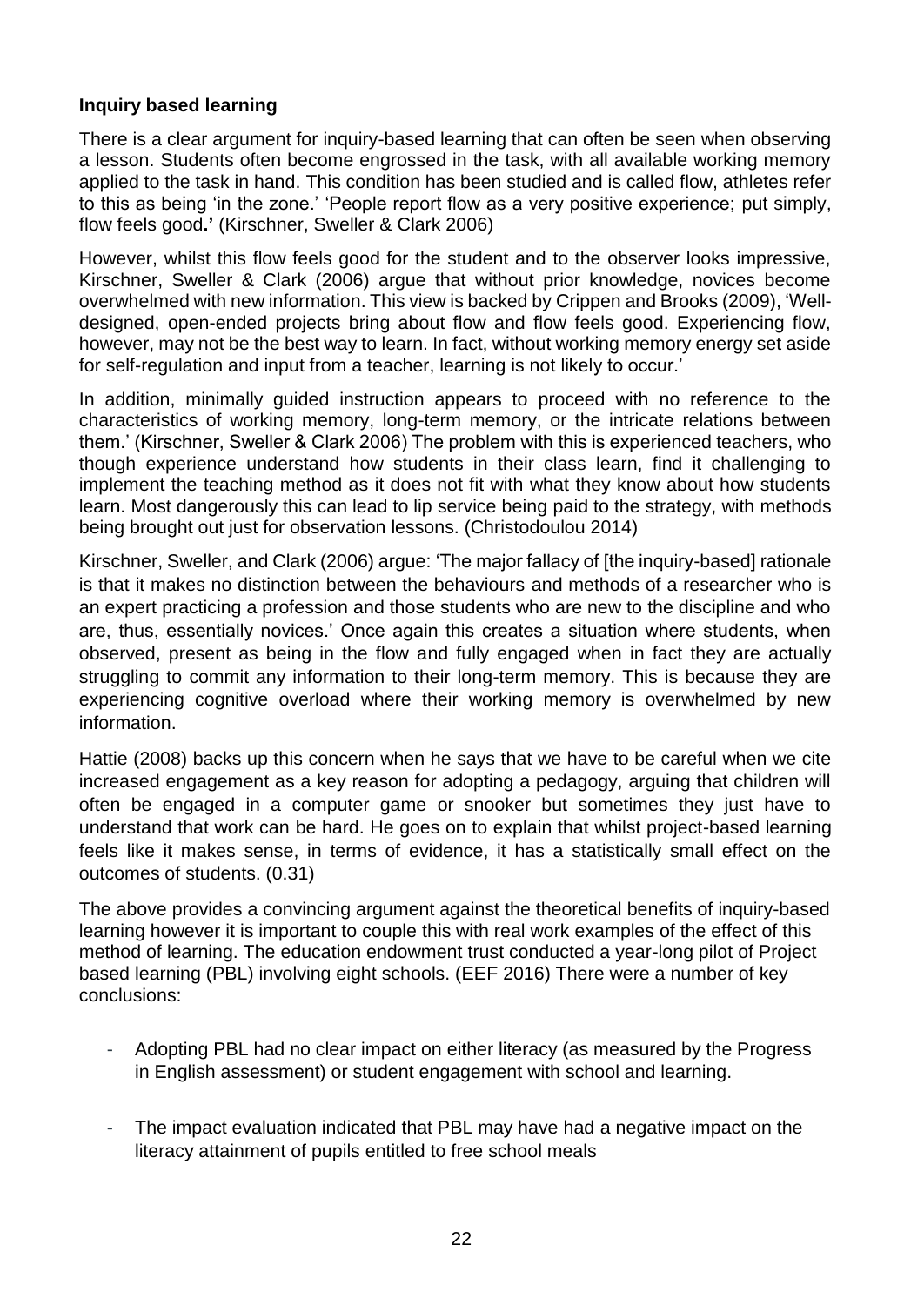Most concerning was the impact of the PBL project on student's progress. The EEF found that the project had a -2 months effect on students' progress, which meant the students using the project-based learning model made 2 months less progress in the year compared to expected progress. Whilst this is concerning, the actual affect may have been significantly worse because a high proportion of the schools pulled out of the project before the end of the year.

The major argument in my view against this approach is explained in the final paragraph. Schools involved argued against the implementation of PBL, cautioning against the opportunity-costs of implementing a new, large scale whole-school approach to teaching, in particular the time it takes to train teachers to deliver a new pedagogical approach.

An often-cited argument for such significant change is the long-term effect will allow a school to reach a new level of attainment. This follows the Satir change model (1991) in which significant change causes a dip in performance followed by a new higher status quo. My concern is there is very little, evidence-based research that shows that this immense change management process will result in improved performance in the long run.

Finally, Hattie (2006) explains a concern with inquiry-based learning. 'Often the key issue with inquiry-based learning is it is introduced too early, before students have the surface level knowledge required to interact with the inquiry effectively.' At Whitmore High we believe that if inquiry-based learning is introduced after students have gained the key knowledge and skills required for the inquiry, then potentially it will have a positive impact on students learning.

#### **Direct Instruction**

Direct instruction has received significant bad press in the time that I have been involved with education. In many PGCEs, students are reminded about the importance of being 'the guide on the side, rather than the sage on the stage.' But there is clear evidence that in terms of progress, direct instruction has a significantly more positive impact on students learning than other approaches.

Hattie (2006) found a 0.81 effect on students learning from direct teaching compared to a 0.31 effect from inquiry-based learning. What makes good teaching, (Coe et al 2014) warns that many common practices can be harmful to learning and have no grounding in research. 'Allowing learners to discover key ideas for themselves, enthusiasm for 'discovery learning' is not supported by research evidence, which broadly favours direct instruction.' (Stockard et al 2018) supported this view by arguing 28 studies over 50 years show that direct instruction (structured guidance for teachers, teaching discrete skills before application, daily checks on learning, regular testing for mastery) has consistent, large positive effects on student achievement.

In terms of my own experience as Deputy Head of Eastern High School, staff performance in terms of lesson observations and outcomes improved significantly when a clear direct teaching model was introduced. Good or better lessons improved from 27% to 86% (Estyn findings) and Level 2+ increased from 14% to 36% in three years. On reflection this is due to a number of factors. Firstly, one of the top impactors on student performance is according to Hattie (2006) is teacher credibility (). Staff felt comfortable with the method of teaching as expectations from SLT were very clear. The direct teaching model had clear steps and was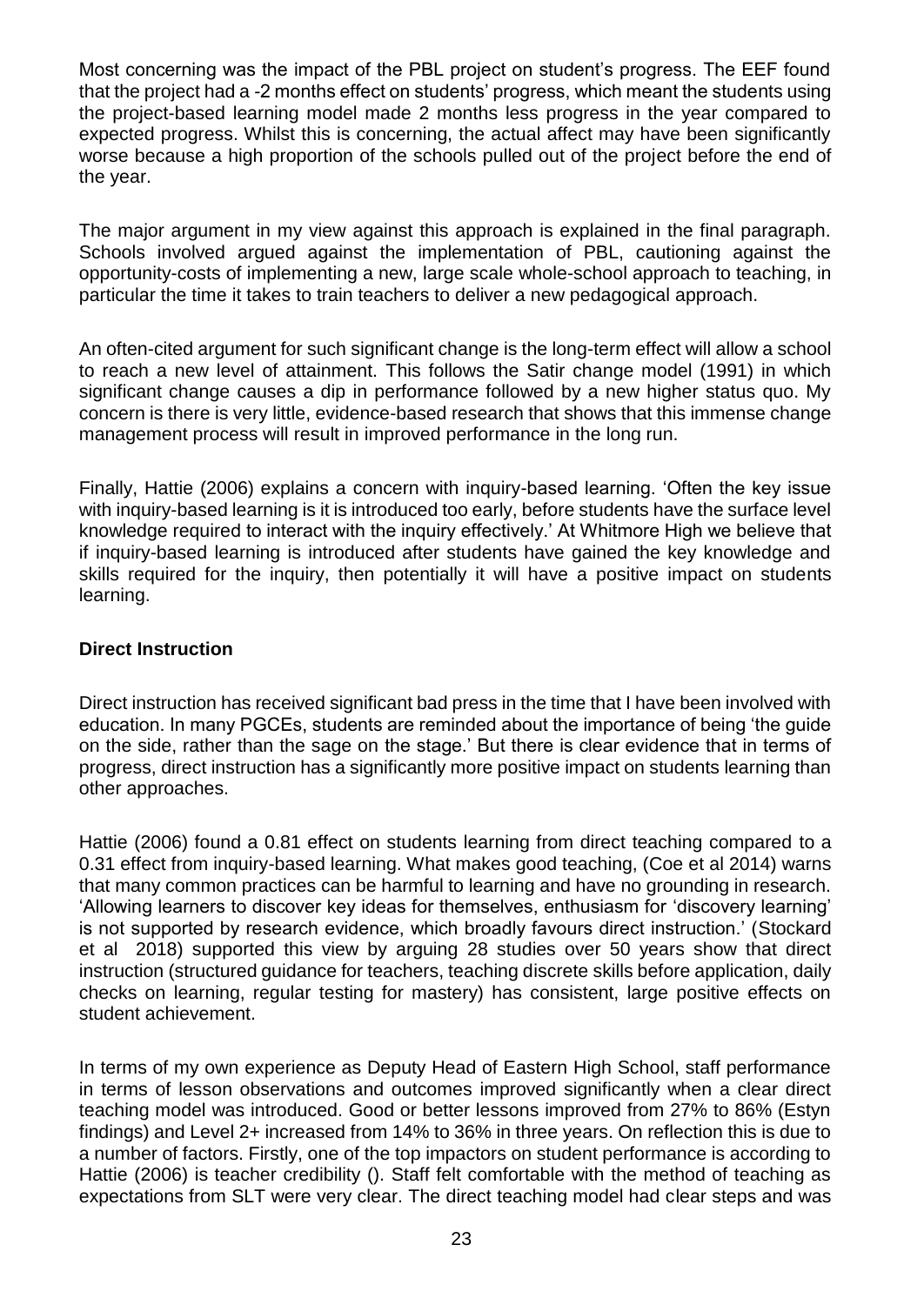simple to implement in all lessons. The mantra became 'being good every lesson is excellent' rather than trying to bring out 'Estyn' lessons when observed. (Christodoulou 2014)

A major disadvantage of using a direct teaching approach is the association of the term with didactic teaching. Didactic teaching is known as a teacher lecturing students for an extended length of time. As shown by numerous studies, many students struggle to listen to an extended lecture therefore do not make progress in a purely didactic teaching method. (Wilson & Horn 2007) The direct teaching method proposed at Whitmore is not lecturing and we would expect teachers to chunk learning accordingly to ensure there is not excessive cognitive load on students working memory. Following this initial modelling, students would then be given structured tasks to practice the new information culminating in independent work. To mitigate this negative association that direct instruction has with didactic teaching. the 'Whitmore Way' of teaching will be called 'modelling and scaffolding towards independence.'

Sturdy and Grey (2003) claim that 66% of change management approaches fail. Often this can be because the change is so significant that staff find it challenging align themselves with it. Oakland and Tanner (2006) argue that change is most effective when it is aligned to existing culture. The vast majority of teachers at Whitmore High School teach in what could be described as a direct teaching method. We have had significant early buy in from the staff because they can see the approach that is being advocated aligns with their core belief in what works in the classroom. We can then focus on improving each and every element of their teaching pedagogy, within a process that they understand and are comfortable with. At Eastern High School, staff were so comfortable with what was being asked of them that they happy allowed SLT to observe them once a week. (90% of teachers felt supported by SLT, Keel survey 2018) This led to rapid improvement. I believe that this is likely to happen at Whitmore High School.

For an inquiry-based approach to be introduced at Whitmore High School, the potential positive long-term effects would have to be so overwhelming that a clear argument could be given to staff, explaining that whilst the change would be challenging, the long-term benefits would be worth it. This burning platform (Kotter 2008) is simply not backed by evidence therefore cannot be advocated.

Despite this, there is an importance of giving staff the professional freedom to use different methods of teaching when they feel there is a need for it in the classroom. In his blog post 'Mode A + Mode B', Tom Sherrington (2018) argues convincingly that for a minority of the time, 20% in his opinion, teachers should use other teaching methods for example, discovery learning, hands on experience, doing projects or setting up open ended tasks. This will lead to a truly great curriculum model where students are given a range of experiences. I have seen this work effectively in the English department, where for the majority of the time they follow 'the Whitmore Way,' however they have the confidence to use other strategies when appropriate. For example, their use of Talk 21, inspired by School 21, which effectively scaffolds class debates.

#### **Conclusions**

The above argument leads to a number of conclusions. Firstly, a broadly direct teaching approach is supported by statistical evidence and personal experience in schools. Due to this a broadly direct approach will be the basis of 'the Whitmore Way.' Despite the benefits of this direct approach, it is important that we do not polarise opinion by using this term to describe the process. Whilst speaking to primary heads in the Whitmore cluster and to the school's challenge advisor, I noticed an aversion to the term direct teaching. There was a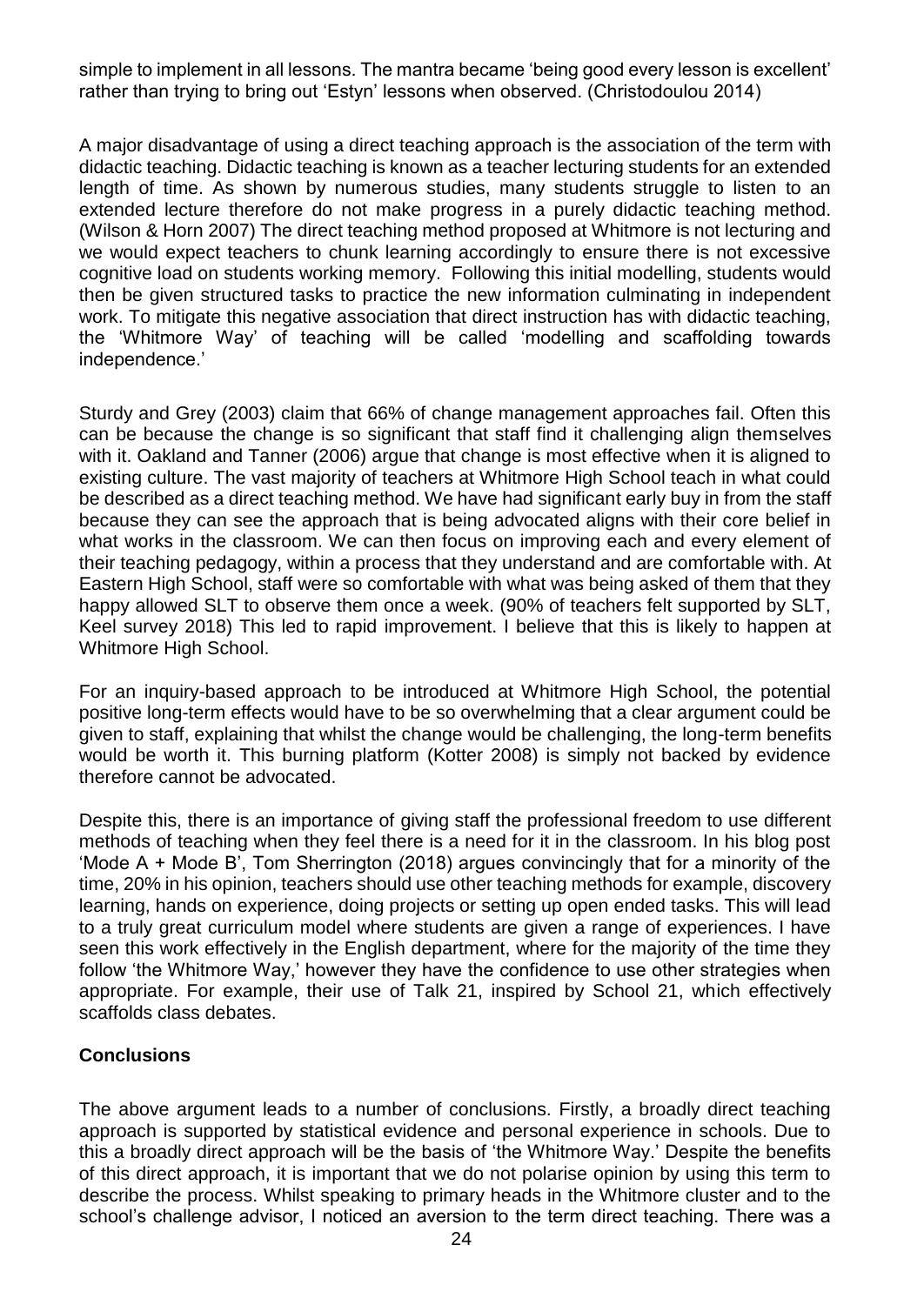clear association being made to a didactic, lecture-based approach that we were in no way advocating. Once the model was explained fully, these professionals realised that we were not following a lecture-based approach and were in favour of our pedagogy. Due to this confusion we will call our teaching and learning structure, 'modelling and scaffolding towards independence.'

Although the majority of the learning at Whitmore will follow this approach, we recognise that other methods of teaching are valid and have an important place in the curriculum diet at the school. There is an importance of giving staff the professional freedom to use different methods of teaching when they feel there is a need for it in the classroom. For a minority of the time, e.g. 20%, teachers should have the freedom to use other teaching methods, for example, discovery learning, hands on experience, doing projects or setting up open ended tasks. However, when they use inquiry-based learning, there is clear evidence that it has a place in schools as long as the inquiry takes place after students have cemented the key knowledge and skills in their long-term memory.

This report is the first stage of creating a sector leading teaching and learning culture at Whitmore High School and developing the school as a learning organisation. Using the OECD model for developing a school as a learning organisation (OEDC 2016) it provides the first stage which is a clear vision, centred on the learning of the students. Our approach for the remaining stages of the school as a learning organisation model will be explained in later documentation.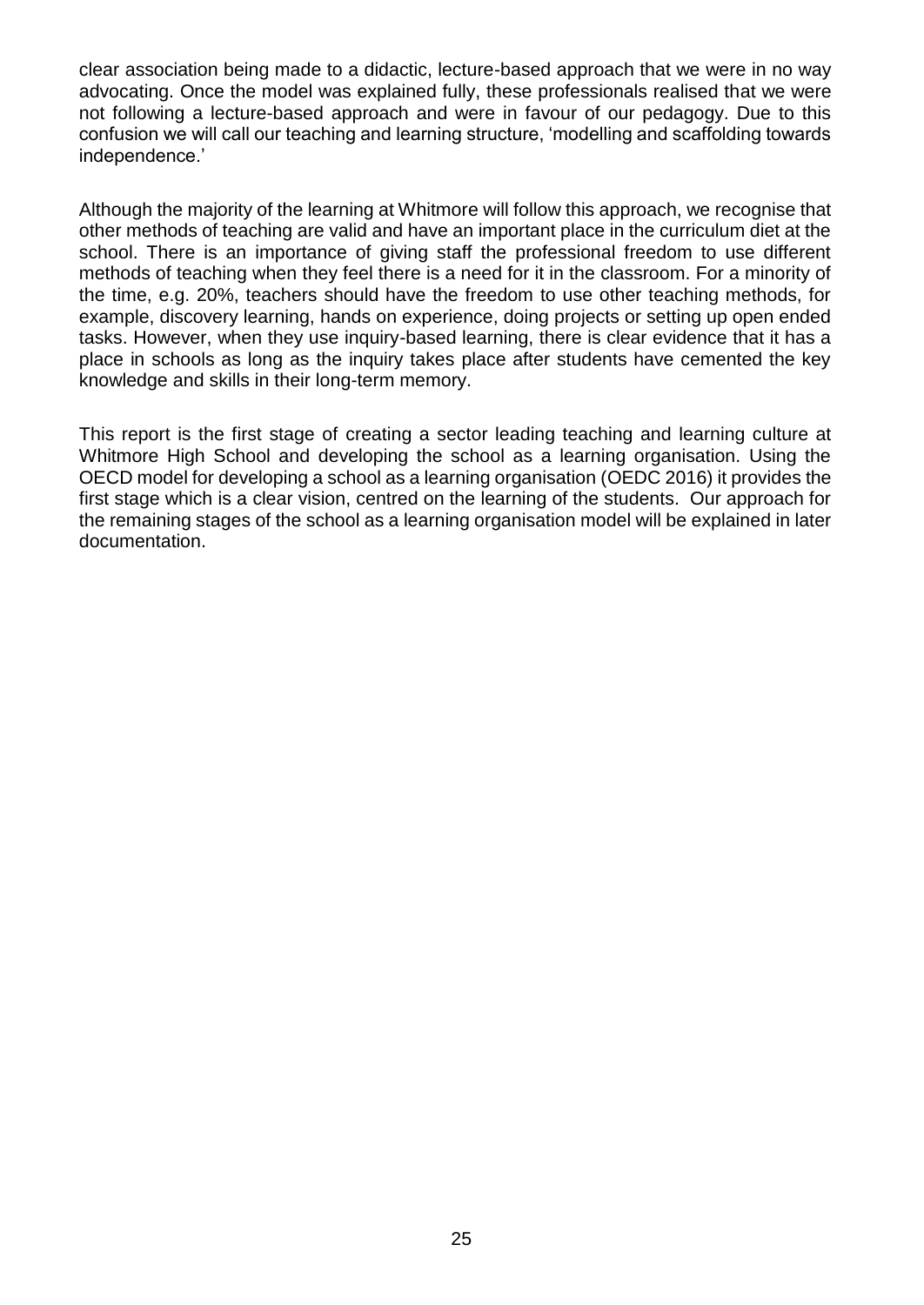#### **References**

[Christodoulou](https://www.amazon.co.uk/Daisy-Christodoulou/e/B00FHLXF0Y/ref=dp_byline_cont_book_1) (2014) Seven Myths About Education. The Curriculum Centre

Coe et al (2014) What makes great teaching. The Sutton Trust

Crippen & Brooks (2009) Applying cognitive theory to chemistry instruction: the case for worked examples

Education Endowment Fund. (2016) Testing the impact of project-based learning in secondary schools.

Hattie. (2012). Visible learning for teachers: maximizing impact on learning.

Kirschner, Sweller & Clark (2006) Why Minimal Guidance During Instruction Does Not Work: An Analysis of the Failure of Constructivist, Discovery, Problem-Based, Experiential, and Inquiry-Based Teaching, Educational Psychologist, 41:2, 75-86,

Kotter, J. P., & Rathgeber, H. (2006). Our iceberg is melting: Changing and succeeding under any conditions. New York: St. Martin's Press.

Oakland J.S. and Tanner, S.J. (2006) 'Quality management in the 21st century – implementing successful change', International Journal of Productivity and Quality Management, vol. 1, no. 1–2, pp. 69–87.

Satir et al (1991) *The Satir Model.* Palo Alto, CA: Science and Behavior Book

Sherrington (2018) Mode  $A + Mode$  B = Effective teaching and a rich enacted curriculum, https://teacherhead.com/2018/04/22/mode-a-mode-b-effective-teaching-and-a-rich-enactedcurriculum/

**Error! Hyperlink reference not valid.** et al (2018) The Effectiveness of Direct Instruction Curricula: A Meta-Analysis of a Half Century of Research

Sturdy, A., Grey, C. (2003) Beneath and Beyond Organizational Change Management: Exploring Alternatives, Organization, vol. 10, no. 4, pp. 651–662.

Wilson & Korn (2007) Attention During Lectures: Beyond Ten Minutes, Teaching of Psychology, 34:2, 85-89